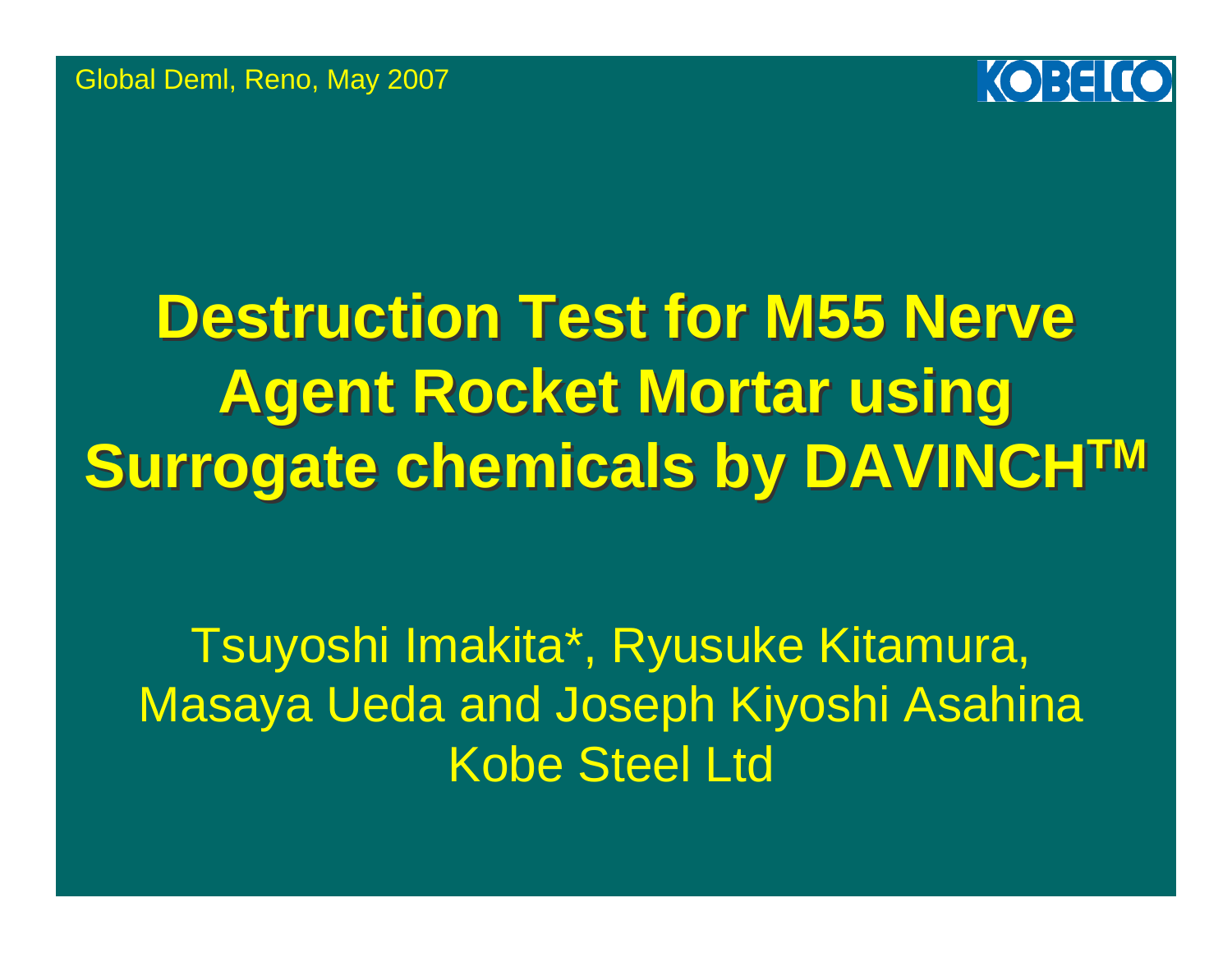

## **Outline of presentation**

#### Introduction

- 1. M55 Rocket Mortar
	- **•** Difficulties in safe storage/disposal
- 2. DAVINCH
	- What is it ? How does it work? etc.
- 3. Surrogate Test for M55
	- $\bullet$ Conditions, results etc.

**Summary**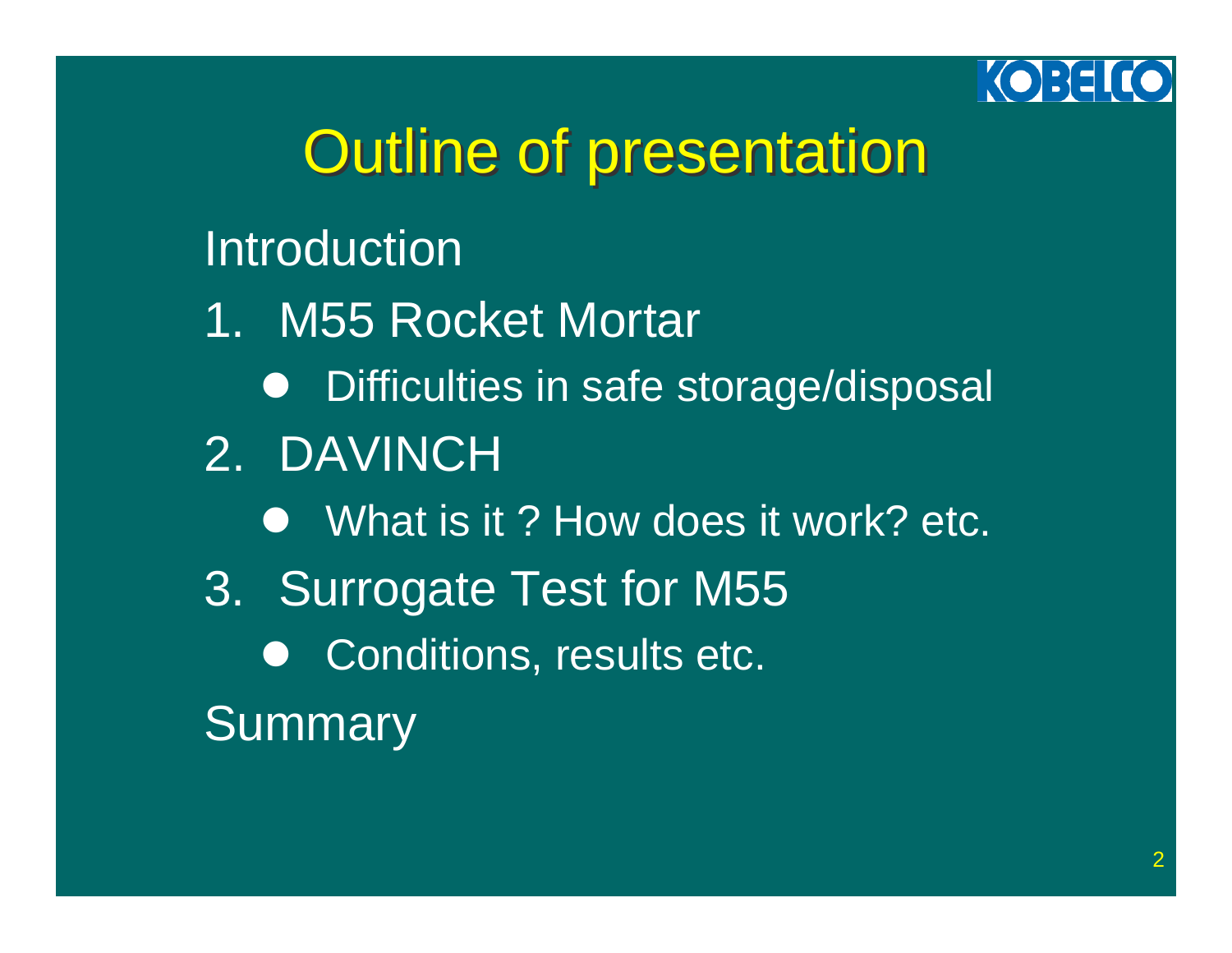# **Introduction**

- Conventional destruction methods for chemical munitions including neutralization and incineration
	- Require pretreatment to separate chemical agents, explosives and shells
	- – Require separate facilities for different munitions/agents
- High risk munitions
	- Risk of chemical hazards
	- Risk of explosion
	- Require special considerations and special facilities
- Example: M55 nerve agent rocket

**KOBELIO**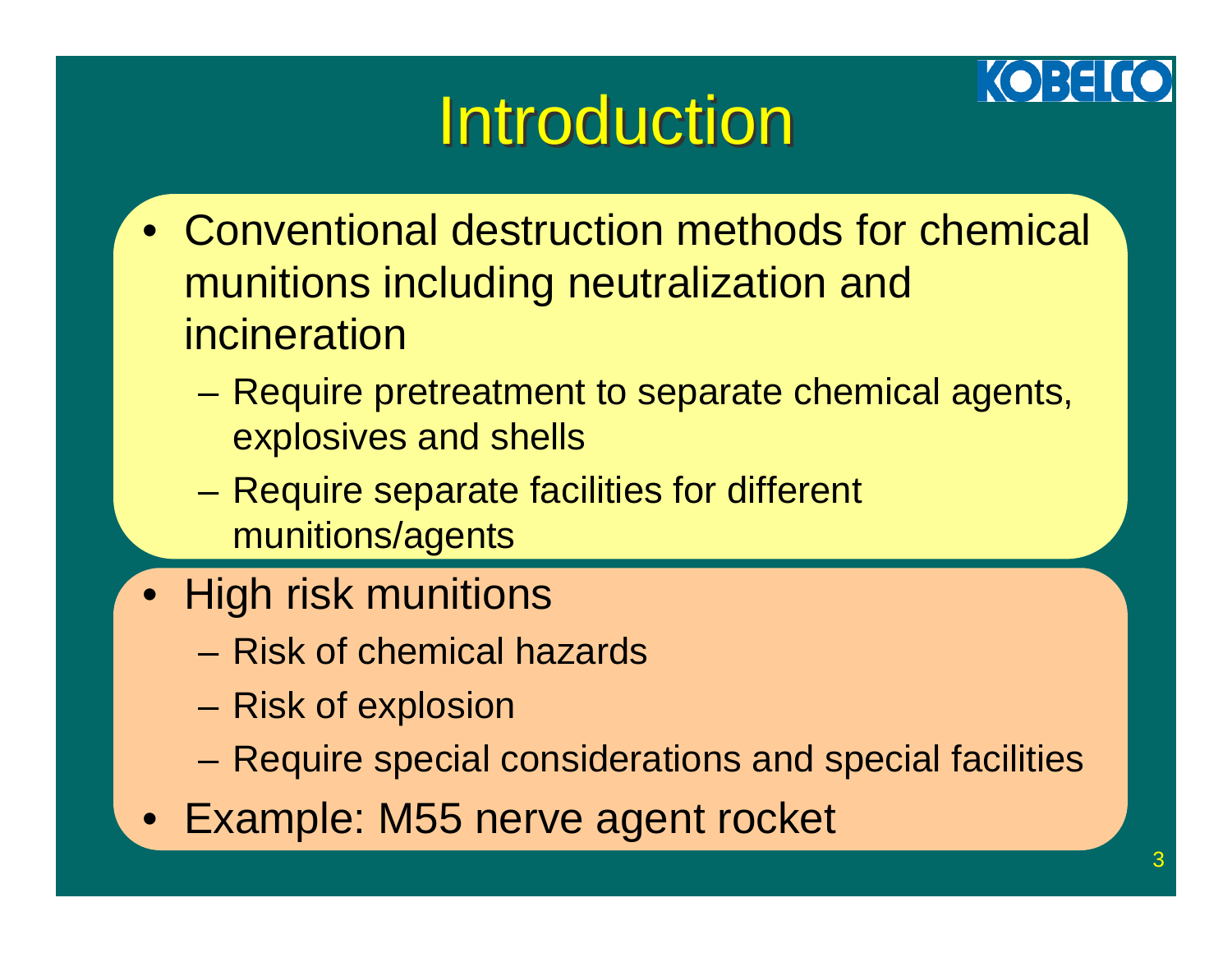## **Introduction**



• DAVINCH can destroy different munitions and any types of agents by one unit

• Destruction test for M55 nerve agent rocket (surrogate) to demonstrate the versatility of DAVINCH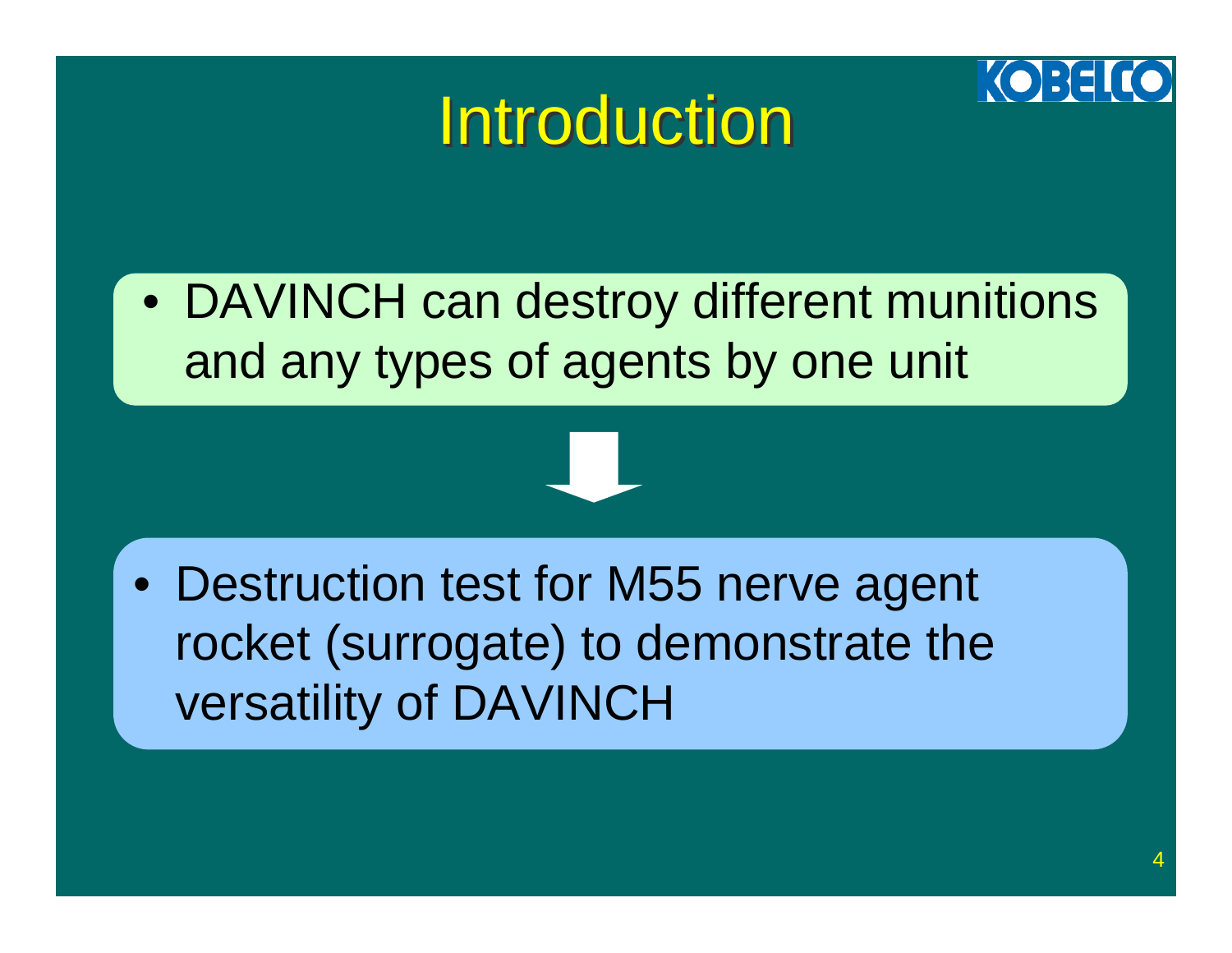

## **Outline of presentation**

### Introduction

- 1. M55 Rocket Mortar
	- **•** Difficulties in safe storage/disposal
- 2. DAVINCH
	- What is it ? How does it work? etc.
- 3. Surrogate Test for M55
	- $\bullet$ Conditions, results etc.

**Summary**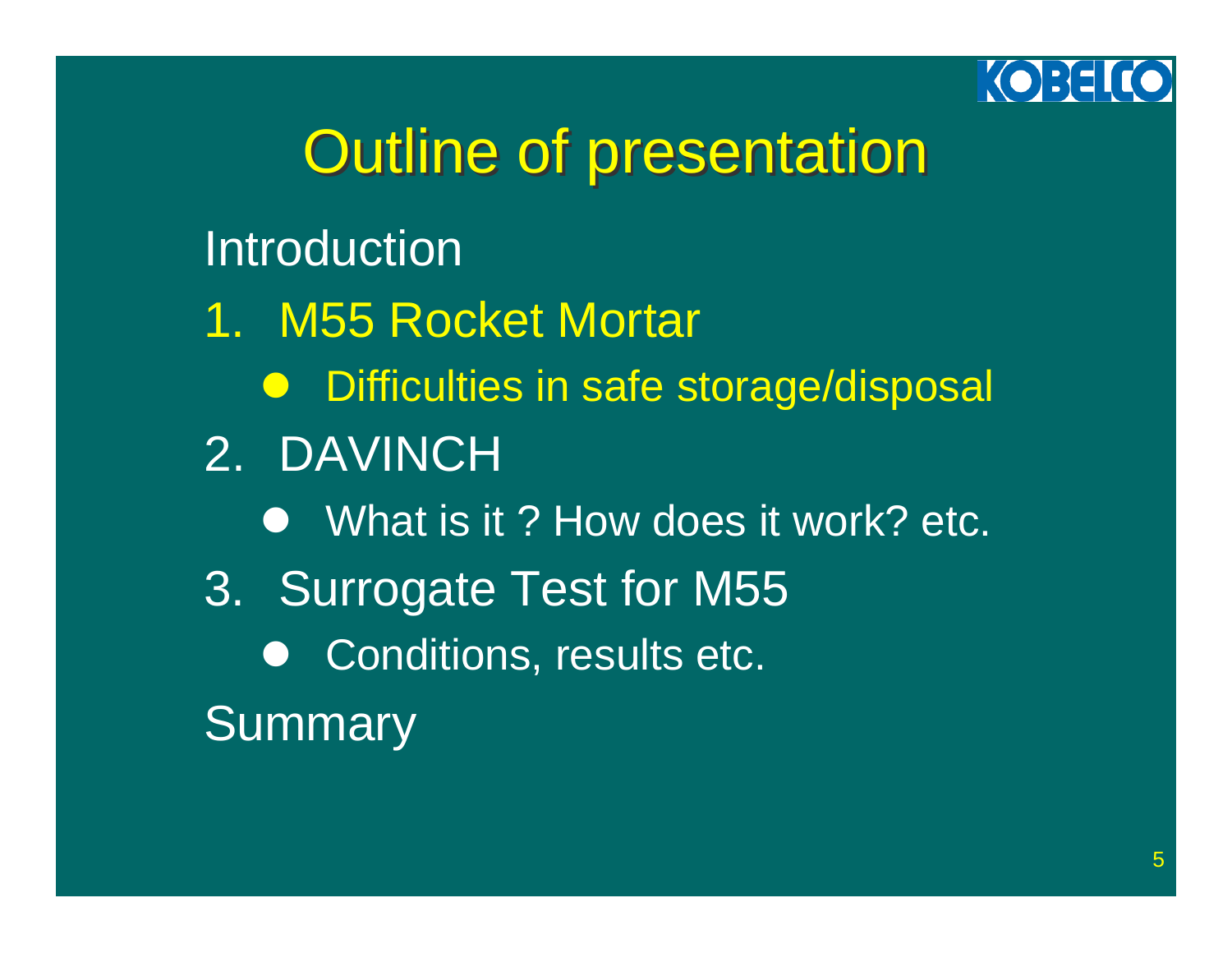

One of the chemical munitions most difficult to store or destroy safely in U.S. stockpiles



from: http://www.cma.army.mil/include/docrendition.asp?DocID=003675338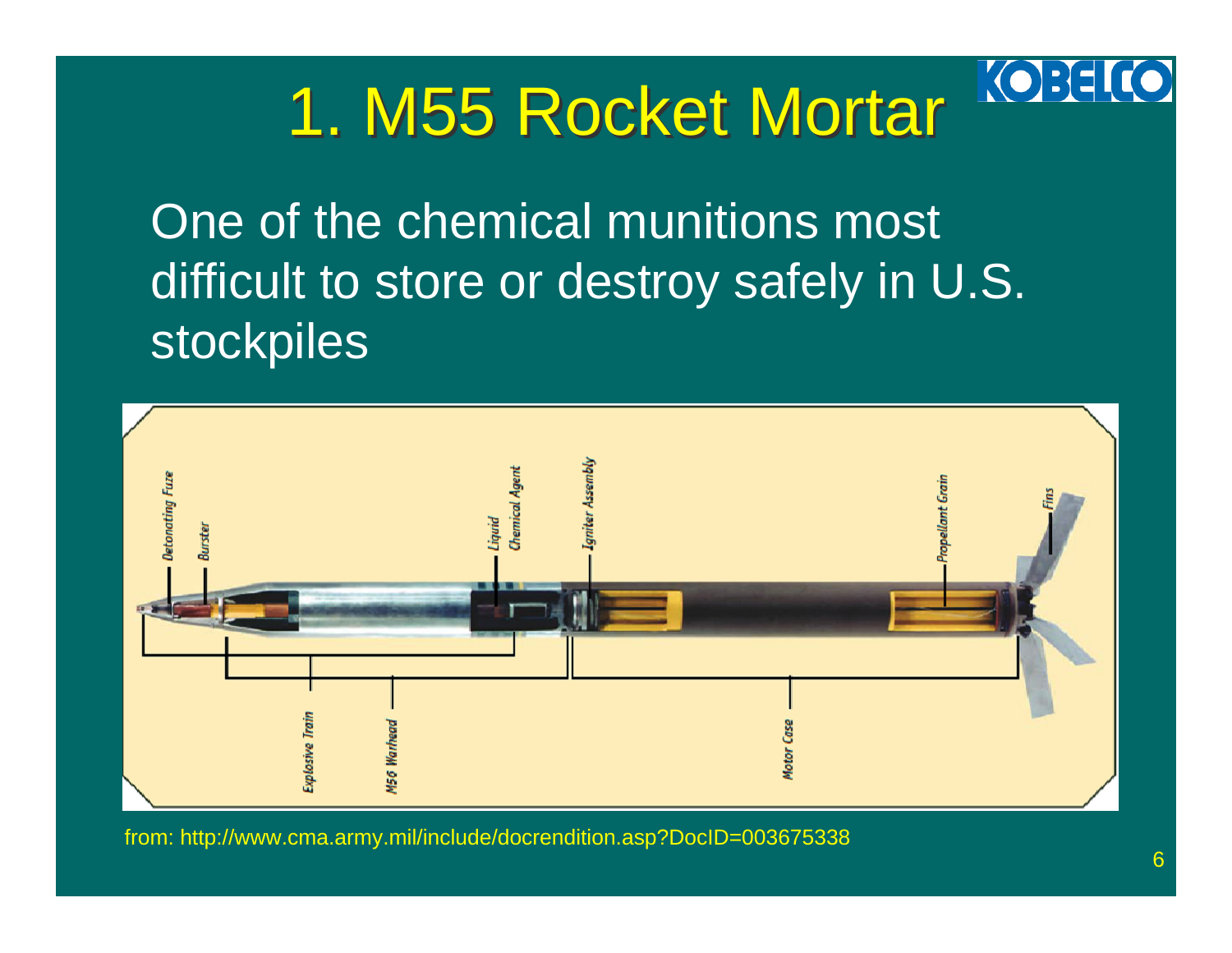

## 1. M55 Rocket Mortar

One of the chemical munitions most difficult to store or destroy safely in U.S. stockpiles

- GB or VX fill, propellant and fuze
- Hazard of leak
	- $\mathcal{L}_{\mathcal{A}}$  , where  $\mathcal{L}_{\mathcal{A}}$  is the set of the set of the set of the set of the set of the set of the set of the set of the set of the set of the set of the set of the set of the set of the set of the set of the GB rockets: particularly high risk, due to corrosion of thin aluminum shell by acidic degradation products of GB
- Hazard of fire
	- $\mathcal{L}_{\mathcal{A}}$  , where  $\mathcal{L}_{\mathcal{A}}$  is the set of the set of the set of the set of the set of the set of the set of the set of the set of the set of the set of the set of the set of the set of the set of the set of the Accidental / auto ignition of degraded unsteady propellant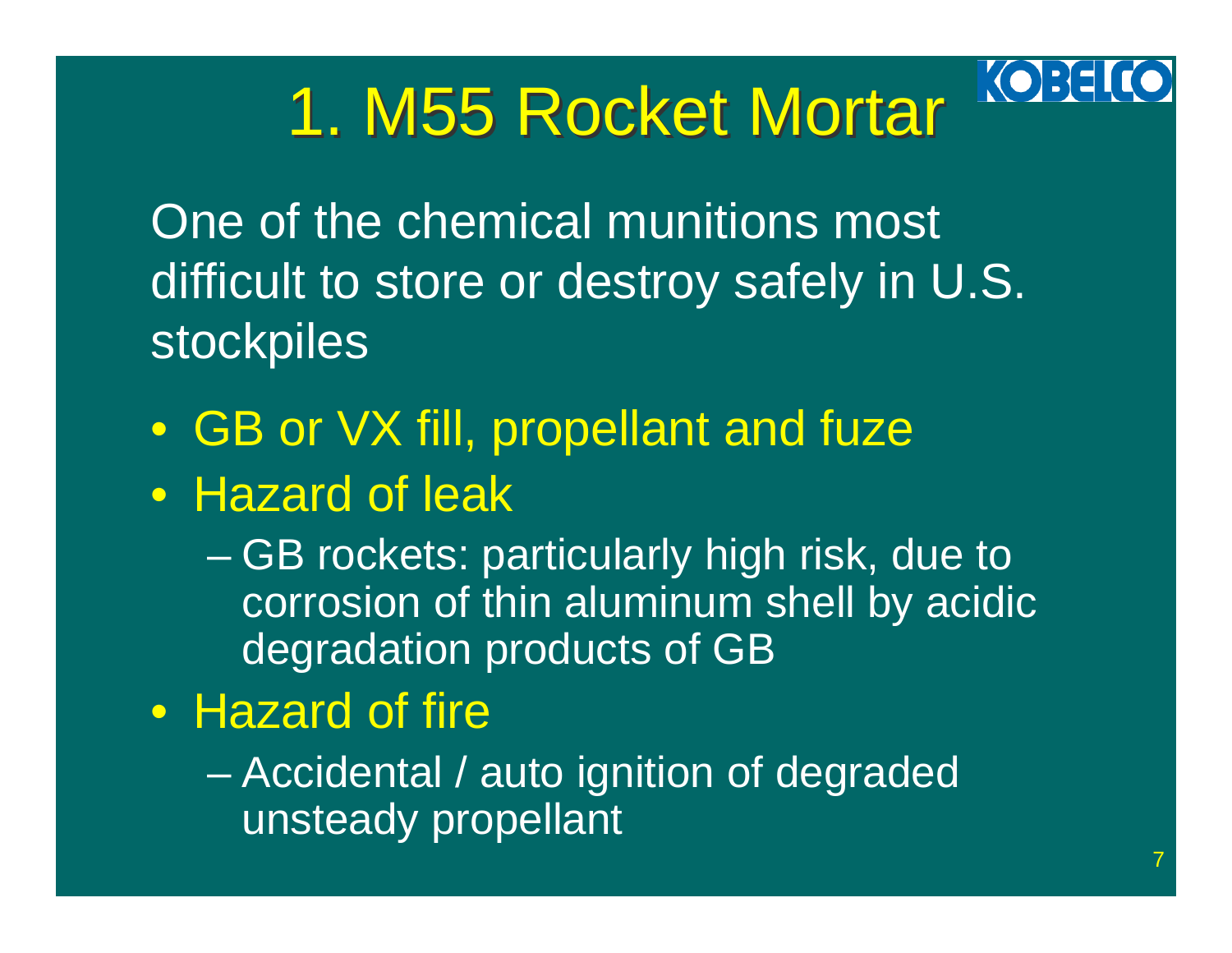

## **Outline of presentation**

#### Introduction

- 1. M55 Rocket Mortar
- 2. DAVINCH
	- $\bullet$  What is it ?
	- How does it work?
	- $\bigodot$ High destruction efficiency
	- **Record of destruction**
- 3. Surrogate Test for M55 **Summary**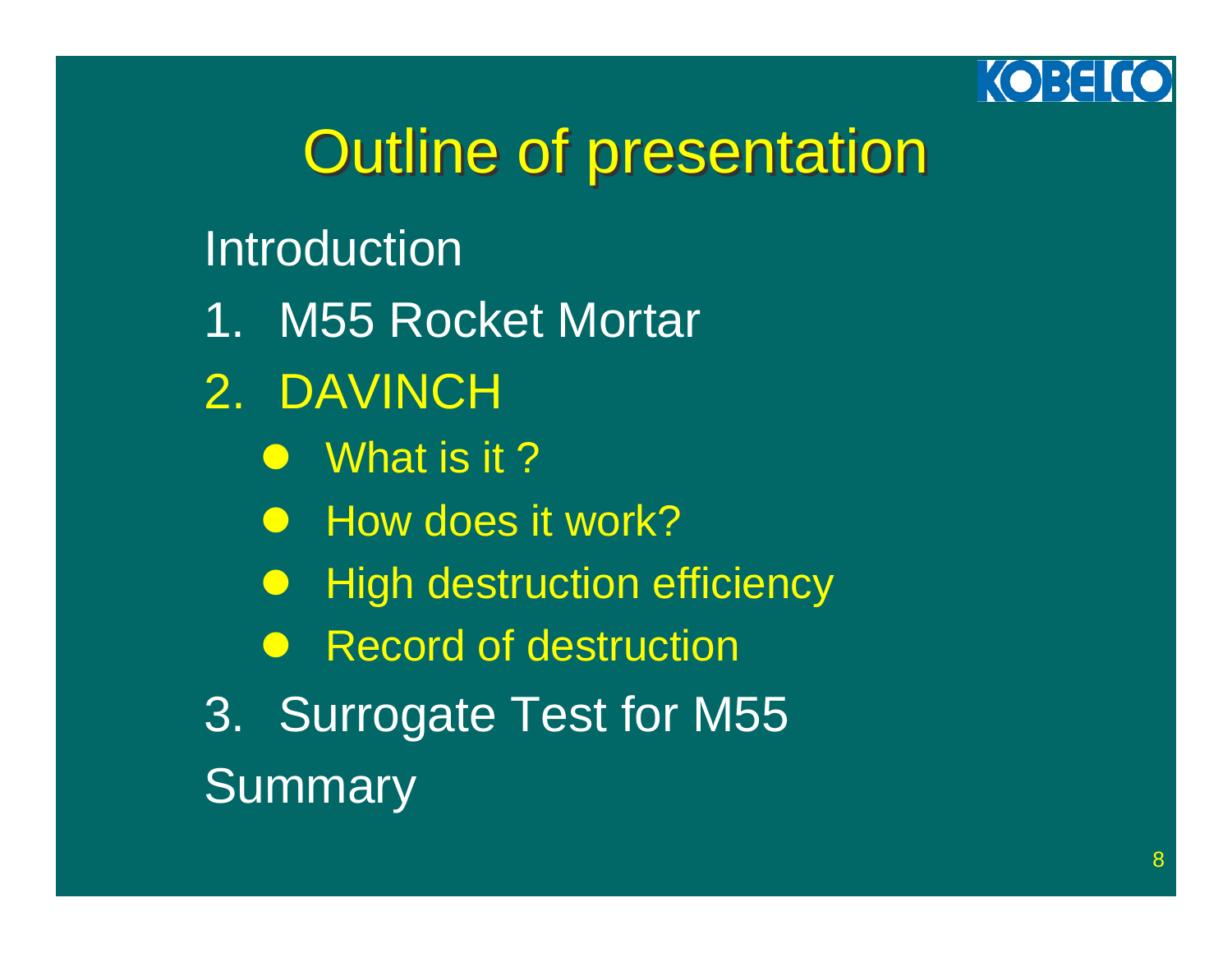### **KOBELICO**

## 2. DAVINCH

#### What is it ?  $\,$

#### $\bullet$  DA VINCH $^{\text{\tiny TM}}$

Detonation of Ammunition in a Vacuum Integrated Chamber

Controlled detonation system developed



for chemical weapons destruction

DA VINCH DV60 (60kg-TNT) detonation chamber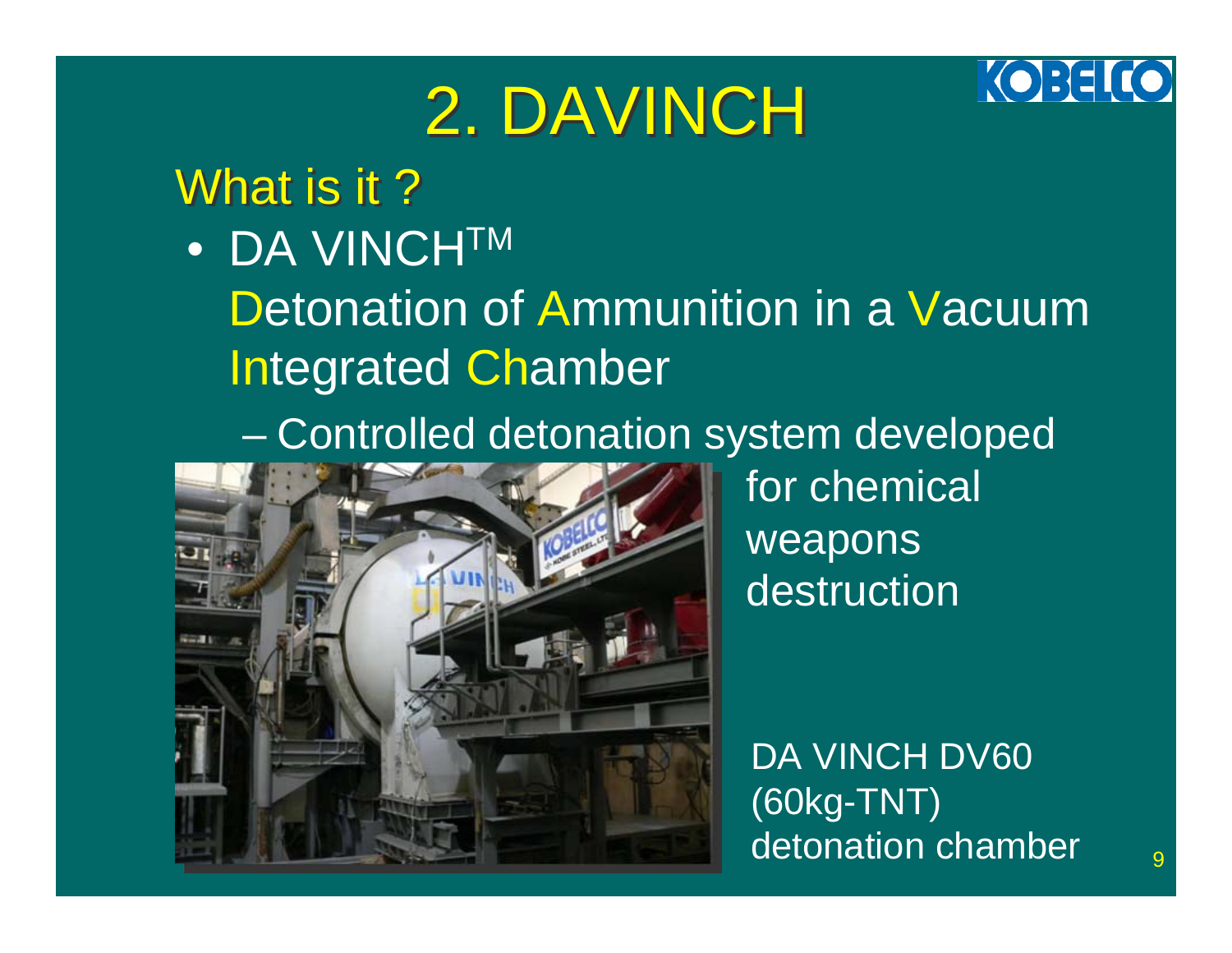

### How does it work?

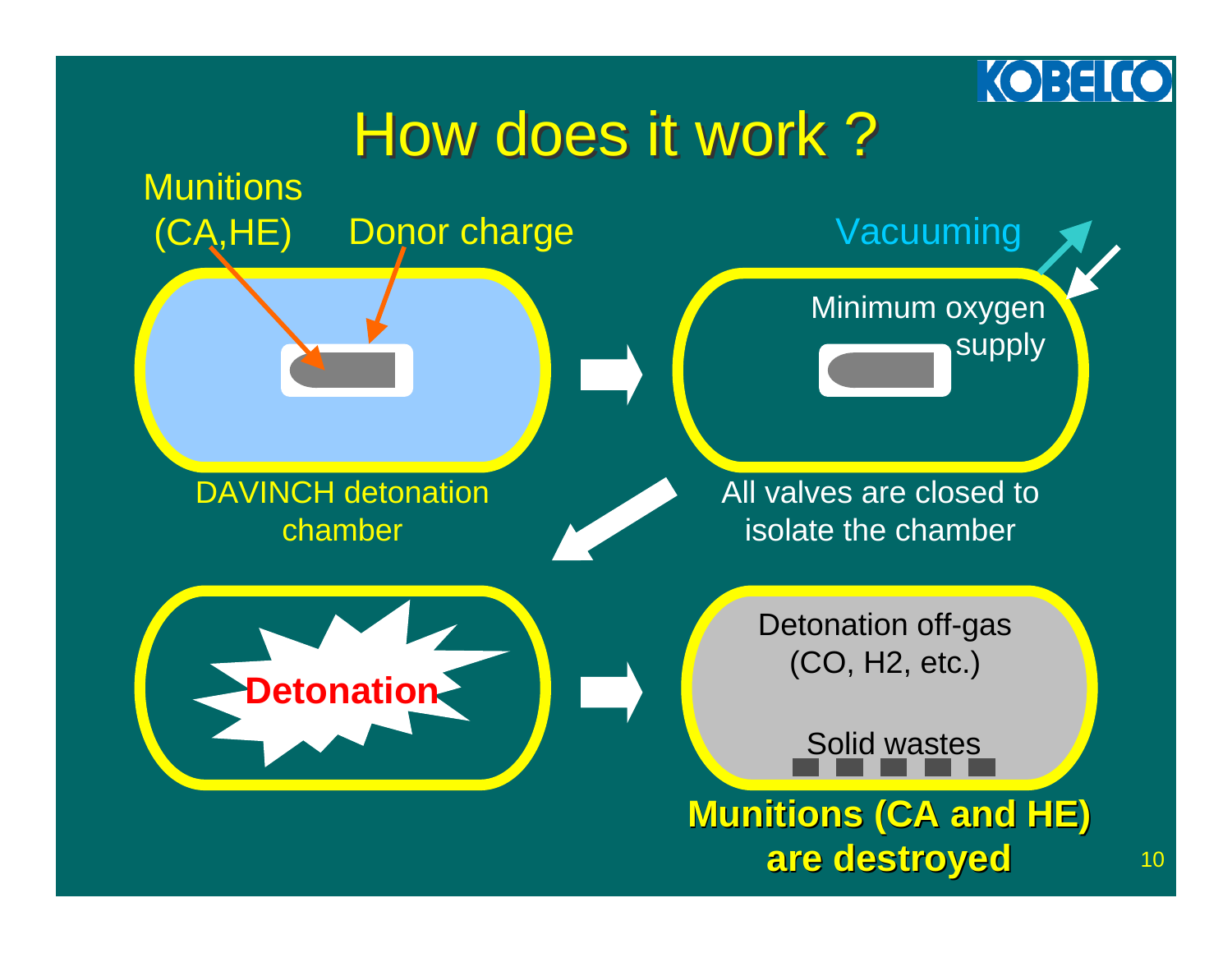

### How does it work?

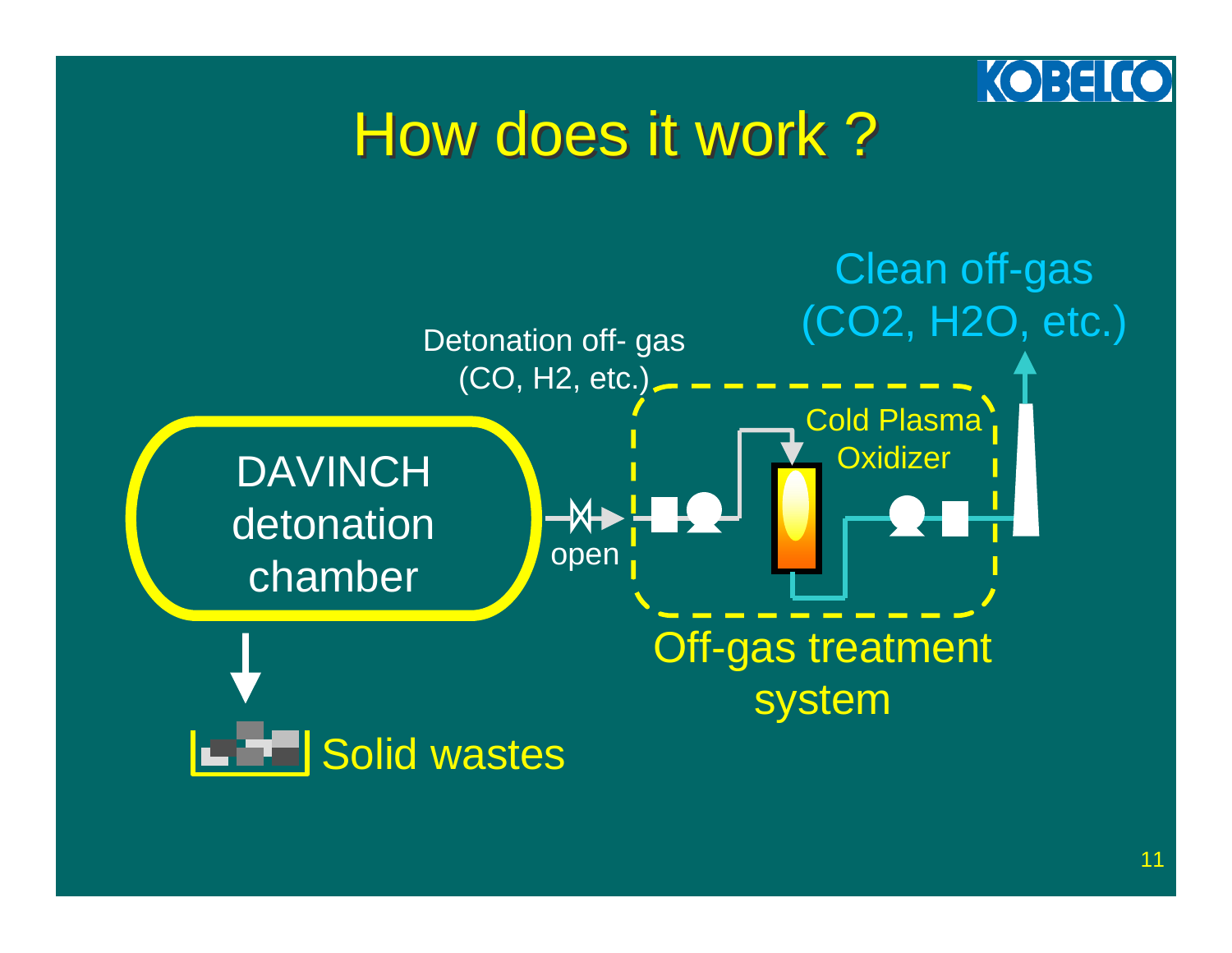

### **High Destruction Efficiency**

By utilizing explosive energy for destruction of chemical agent

• High Pressure=10GPa

• High temperature=3000K

|                                         | for off gas  | for fragments<br>and dust |
|-----------------------------------------|--------------|---------------------------|
| <b>Destruction</b><br><b>Efficiency</b> | $>99.9999\%$ | $>99.99\%$                |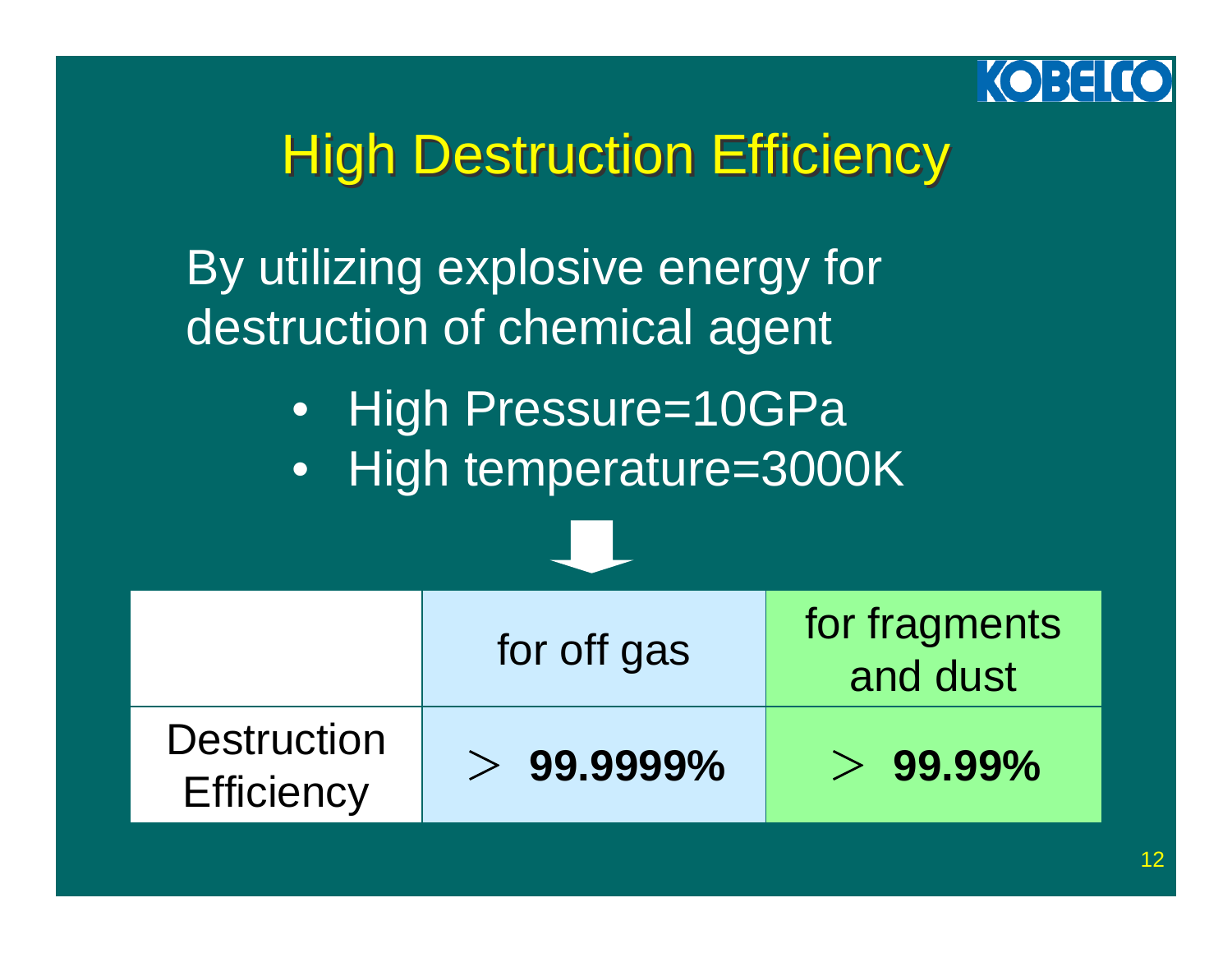

## **Record of destruction**

• DAVINCH has destroyed more than **1,200** chemical bombs successfully

|              | 15kg Red<br><b>Bombs</b><br>(DC, DA) | <b>50kg Yellow</b><br><b>Bombs</b><br>$(HD+L)$ | <b>Total</b> |
|--------------|--------------------------------------|------------------------------------------------|--------------|
| 2004         | 17                                   | 40                                             | 57           |
| 2005         | 466                                  | 72                                             | 538          |
| 2006         | 560                                  | 99                                             | 659          |
| <b>Total</b> | 1044                                 | 210                                            | 1254         |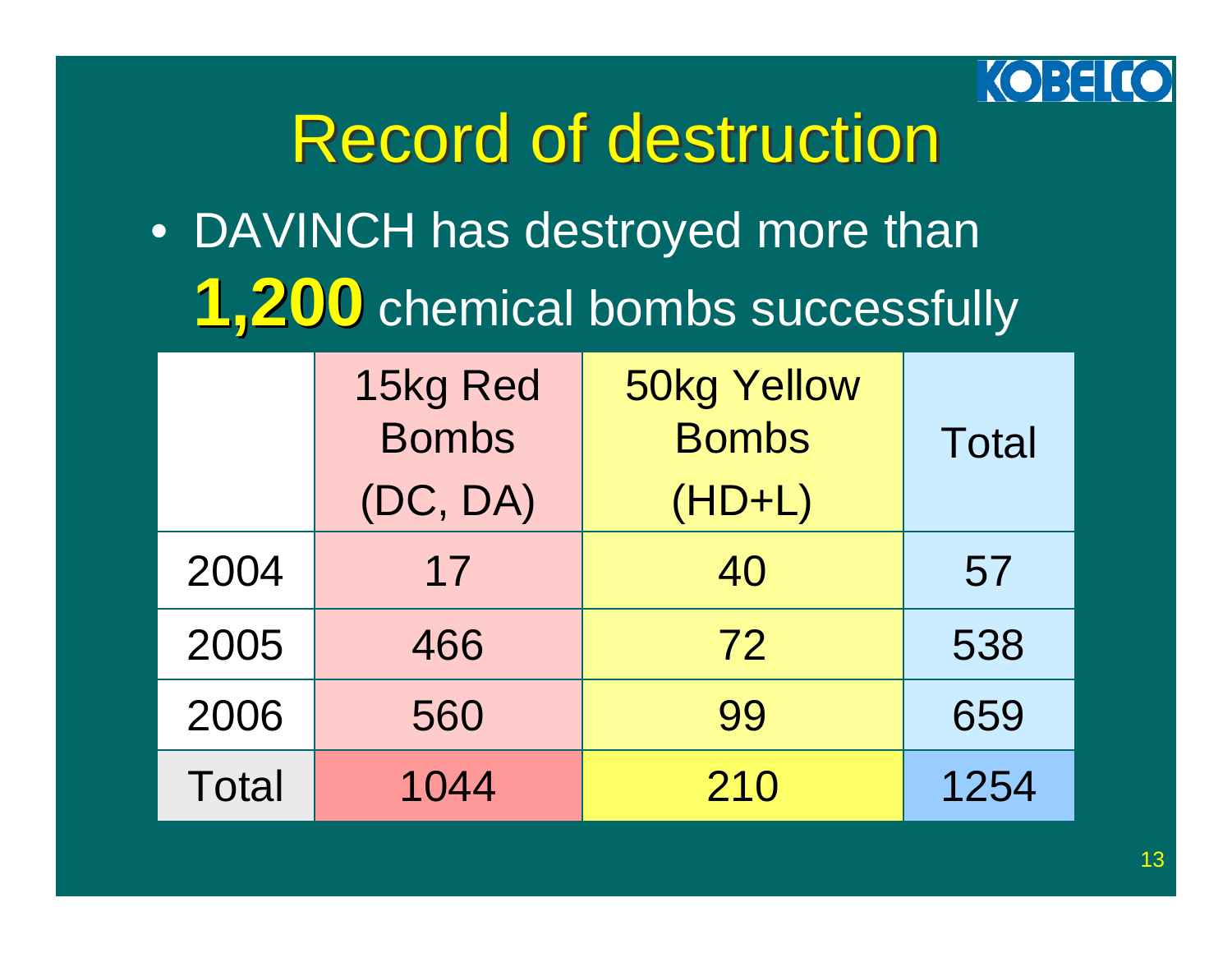

### Record of destruction Record of destruction • Various types of munitions (non-stockpile: ocean-dumped Japanese OCW from WW2)





15kg Red Bomb DC/DA 0.368kg High explosives 1.3kg

50kg Yellow Bomb HD+L 18LHigh explosives 2.3 kg

14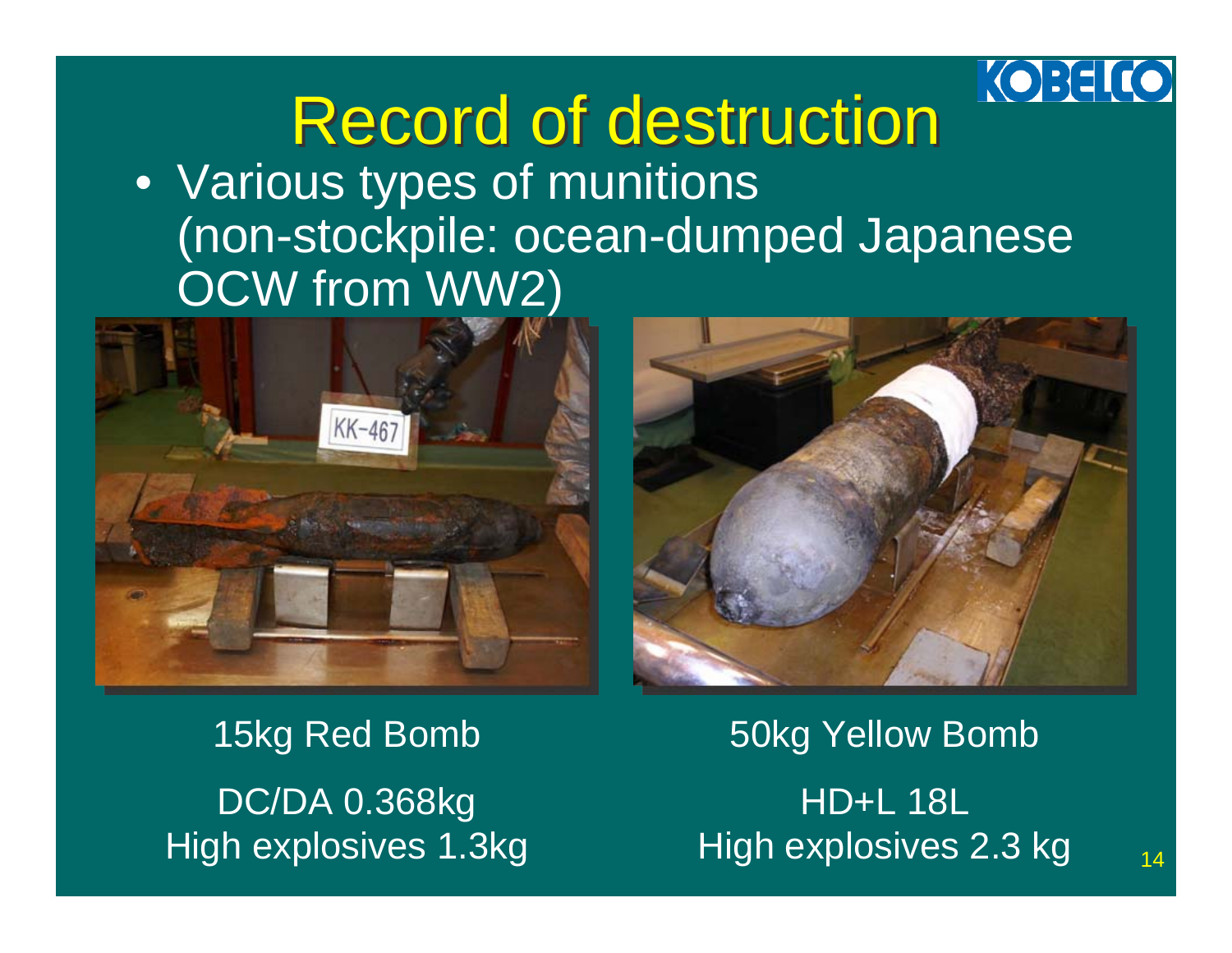

### Record of destruction Record of destruction • Various types of munitions (simulated munitions)



#### 77mm HD



#### 210mm Clark



Livens CG



#### White phosphorus



210mm CG



 245mm conventional (20kg TNT)

15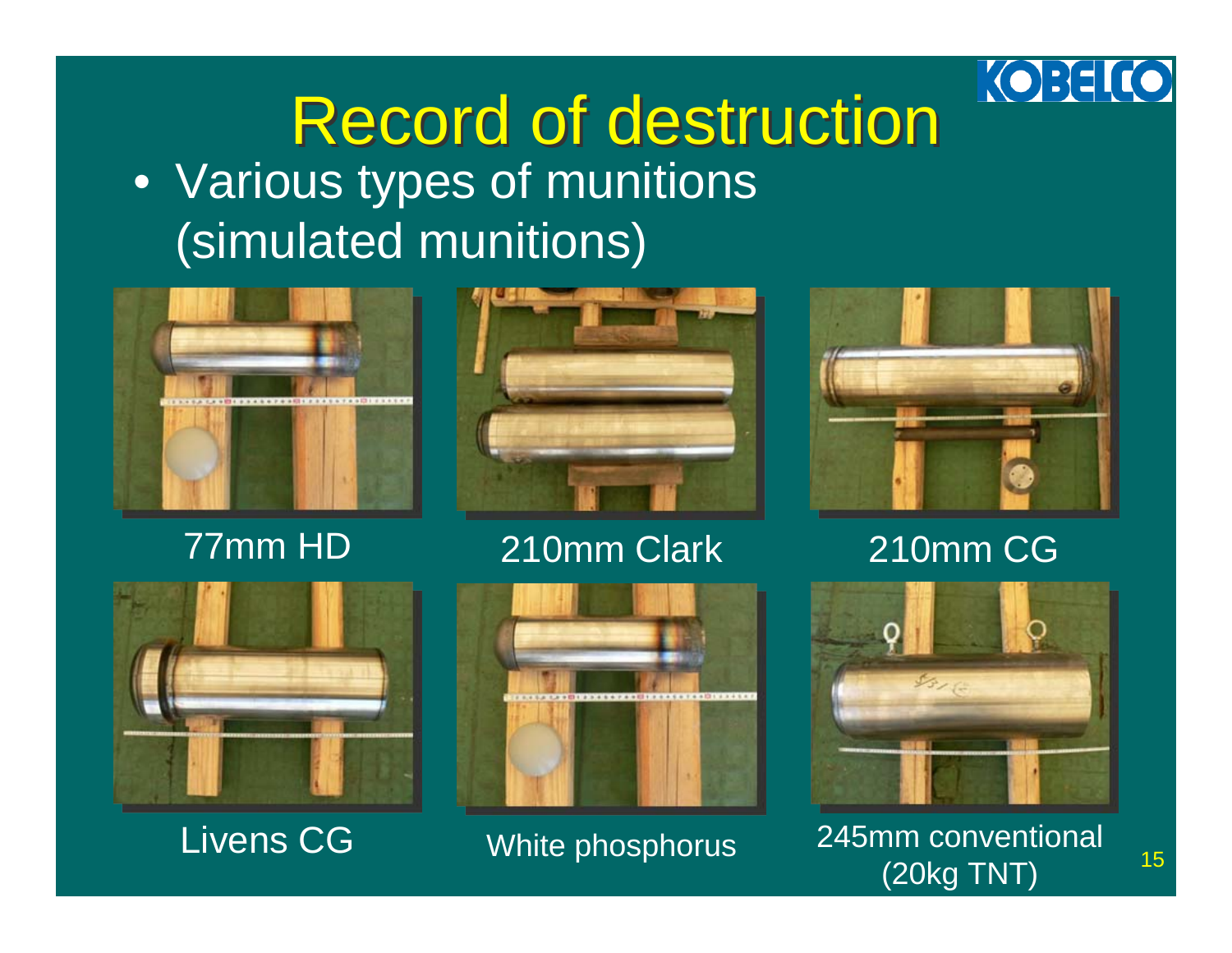

## **Outline of presentation**

#### Introduction

- 1. M55 Rocket Mortar
- 2. DAVINCH
- 3. Surrogate Test for M55
	- $\bigodot$ **Objectives**
	- **Simulated M55 rocket**
	- **Conditions**
	- **Results etc.**

**Summary**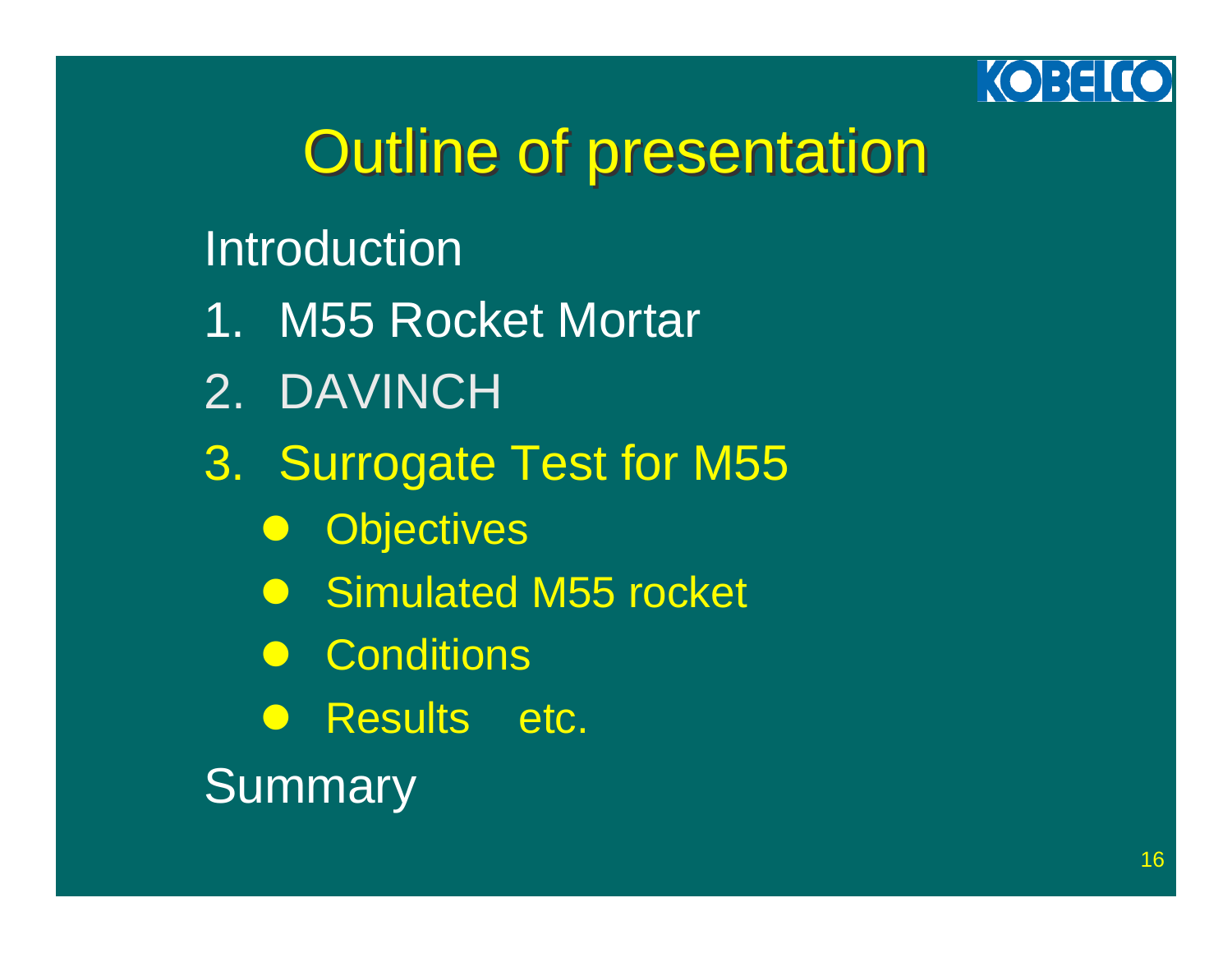### KOBEI 3. Surrogate Test for M55 Nerve 3. Surrogate Test for M55 Nerve Agent Rocket Agent Rocket

**Objectives** 

- Demonstration of the versatility of DAVINCH through the test by:
- demonstrating the destruction of M55
	- $\mathcal{L}_{\mathcal{A}}$ chemical fill and propellant
	- $\mathcal{L}_{\mathcal{A}}$  , where  $\mathcal{L}_{\mathcal{A}}$  is the set of the set of the set of the set of the set of the set of the set of the set of the set of the set of the set of the set of the set of the set of the set of the set of the by detonation, without pretreatment
- evaluating the nerve agent (GB) destruction
	- $\mathcal{L}_{\mathcal{A}}$  , where  $\mathcal{L}_{\mathcal{A}}$  is the set of the set of the set of the set of the set of the set of the set of the set of the set of the set of the set of the set of the set of the set of the set of the set of the off gas quality compared to the AEL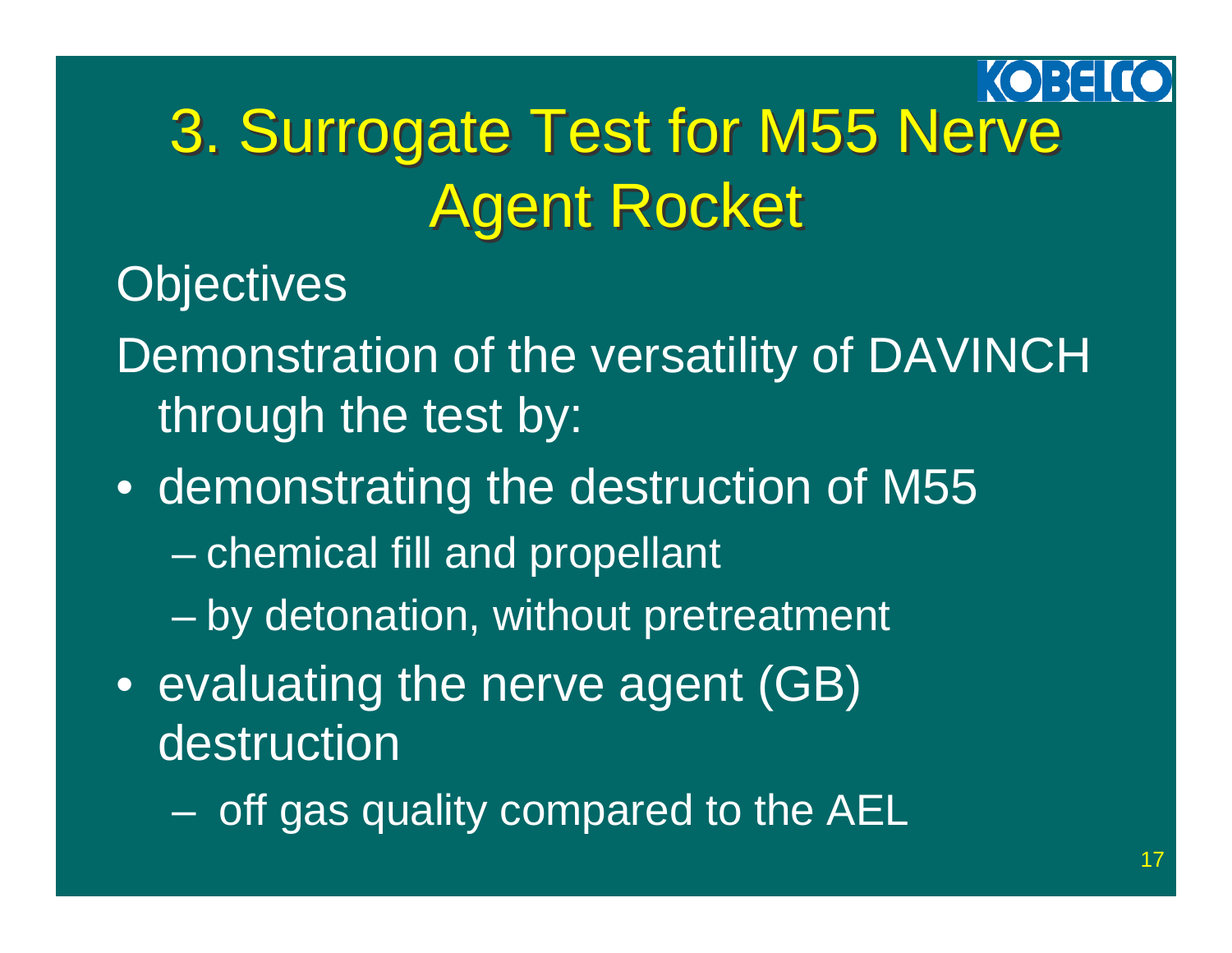

### **Target concentration**

GB (surrogate DMMP) Concentration in Off-gas after Cold Plasma Oxidizer < 0.0001mg/m3 (STEL)

•AELs (U.S., Revised in 2005)

Current and revised chemical warfare agent AELs\*

(in milligrams per cubic meter of air)

|                   | <b>AEL</b><br><b>Information</b>        | <b>AEL type</b>                      |                                     |                                        |                                                      |
|-------------------|-----------------------------------------|--------------------------------------|-------------------------------------|----------------------------------------|------------------------------------------------------|
| <b>Agent type</b> |                                         | General<br>population limit<br>(GPL) | Worker<br>population limit<br>(WPL) | Short-term<br>exposure limit<br>(STEL) | Immediately<br>dangerous to life<br>or health (IDLH) |
| GA, GB            | <b>Revised limit</b><br>(current limit) | 0.000001<br>(0.000003)               | 0.00003<br>(0.0001)                 | 0.0001<br>(none)                       | 0.1<br>(0.2)                                         |
|                   | Averaging time                          | 24 hours                             | 8 hours                             | 15 minutes                             | $\leq$ 30 minutes                                    |
| <b>VX</b>         | <b>Revised limit</b><br>(current limit) | 0.0000006<br>(0.000003)              | 0.000001<br>(0.00001)               | 0.00001<br>(none)                      | 0.003<br>(0.02)                                      |
|                   | Averaging time                          | 24 hours                             | 8 hours                             | 15 minutes                             | $\leq$ 30 minutes                                    |
| HD                | <b>Revised limit</b><br>(current limit) | 0.00002<br>(0.0001)                  | 0.0004<br>(0.003)                   | 0.003<br>(none)                        | 0.7<br>(none)                                        |
|                   | Averaging time                          | 12 hours                             | 8 hours                             | $\leq$ 15 minutes                      | $\leq$ 30 minutes                                    |

\*The Centers for Disease Control and Prevention is responsible for setting airborne exposure limits (AELs). For the current AELs, see FR 53, No. 50, pp. 8504-7 (March 15, 1988). For the revised nerve agent AELs, see FR 68, No. 196, pp. 58348- 51 (October 9, 2003); for the revised mustard agent AELs, see FR 69 No. 85, pp, 24164-8 (May 3, 2004).

from: http://www.cma.army.mil/publications.aspx?criteria=mission&value=CMA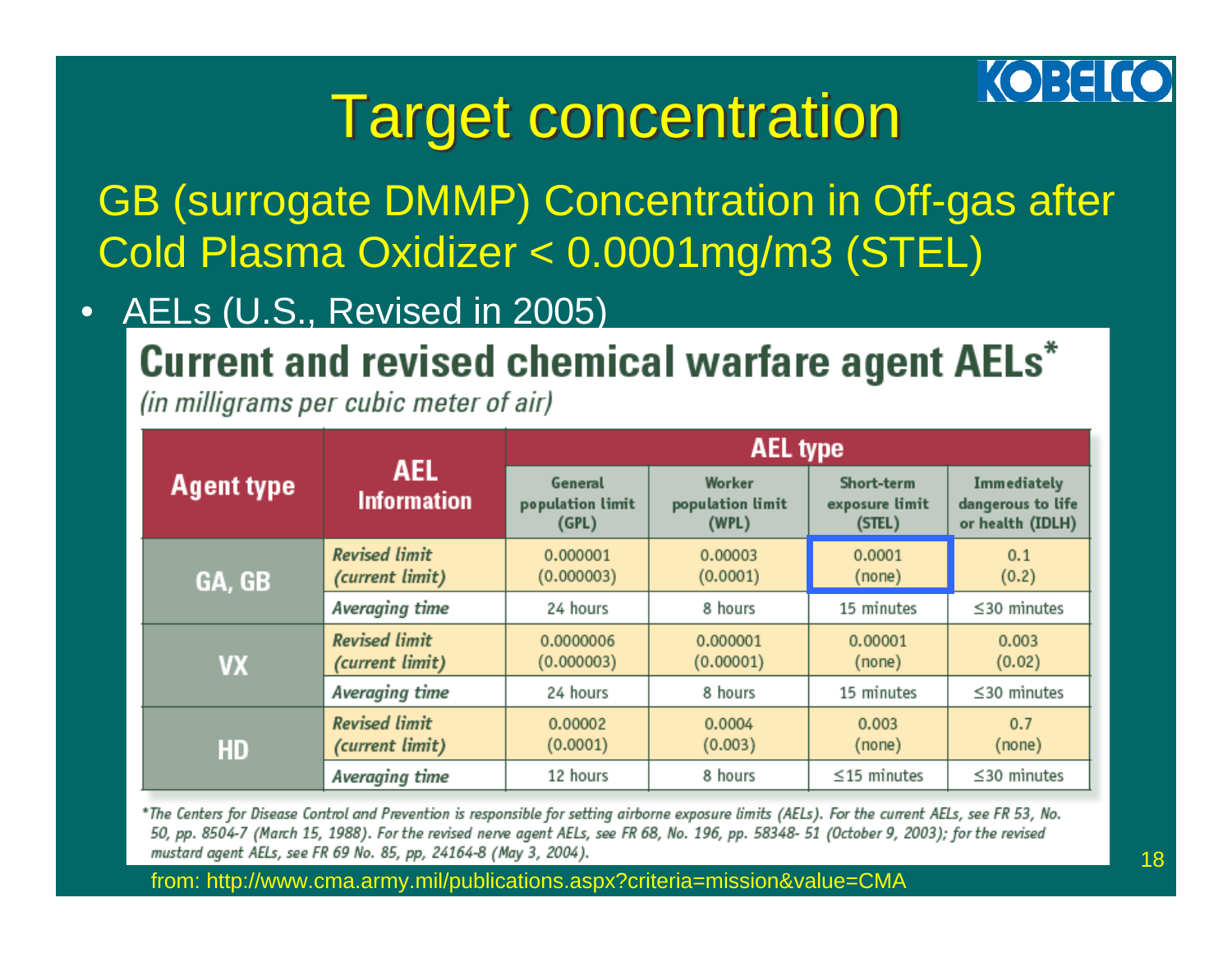

### Surrogate for nerve agent



#### surrogate

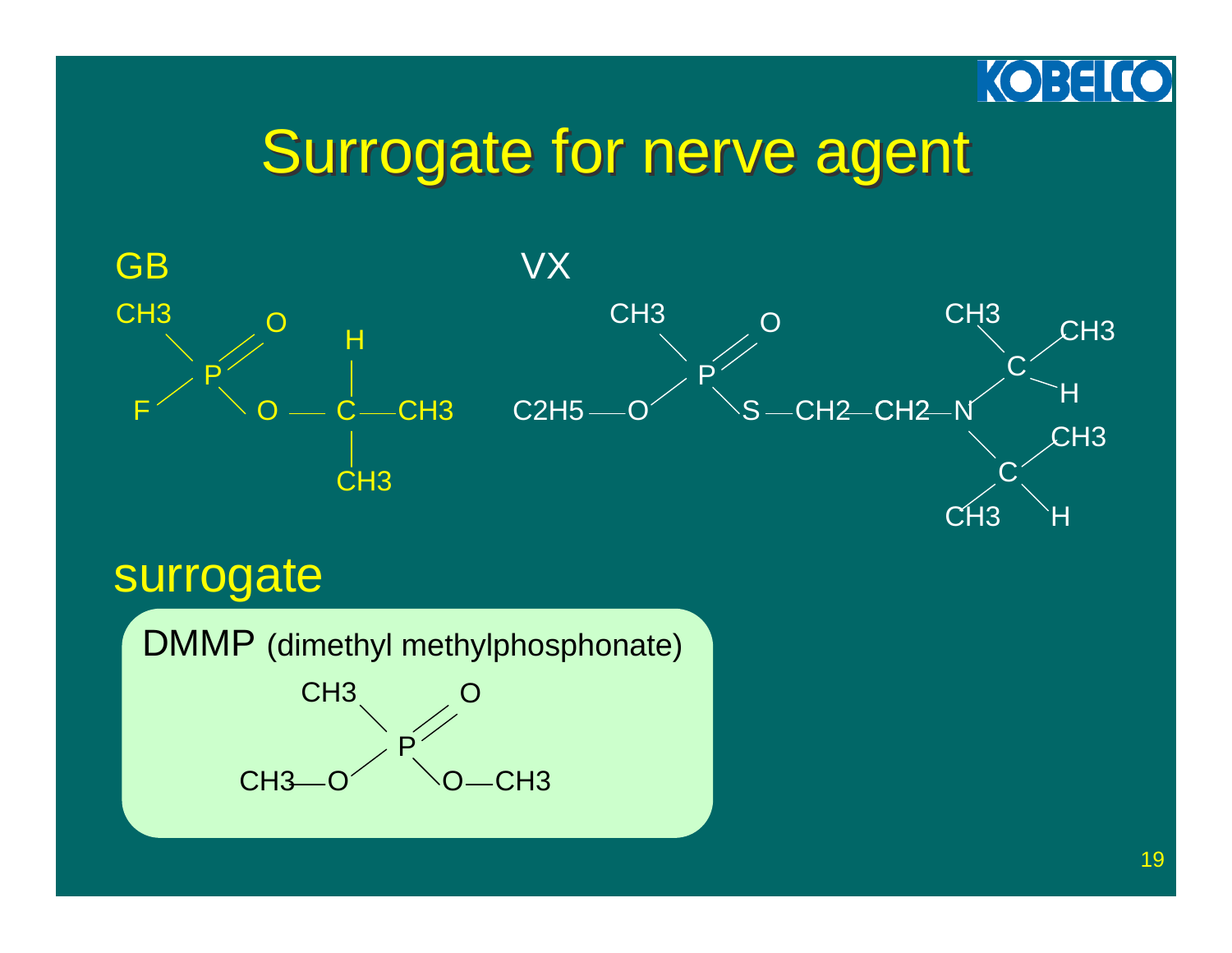## Simulated M55 rocket

**KOBEL** 

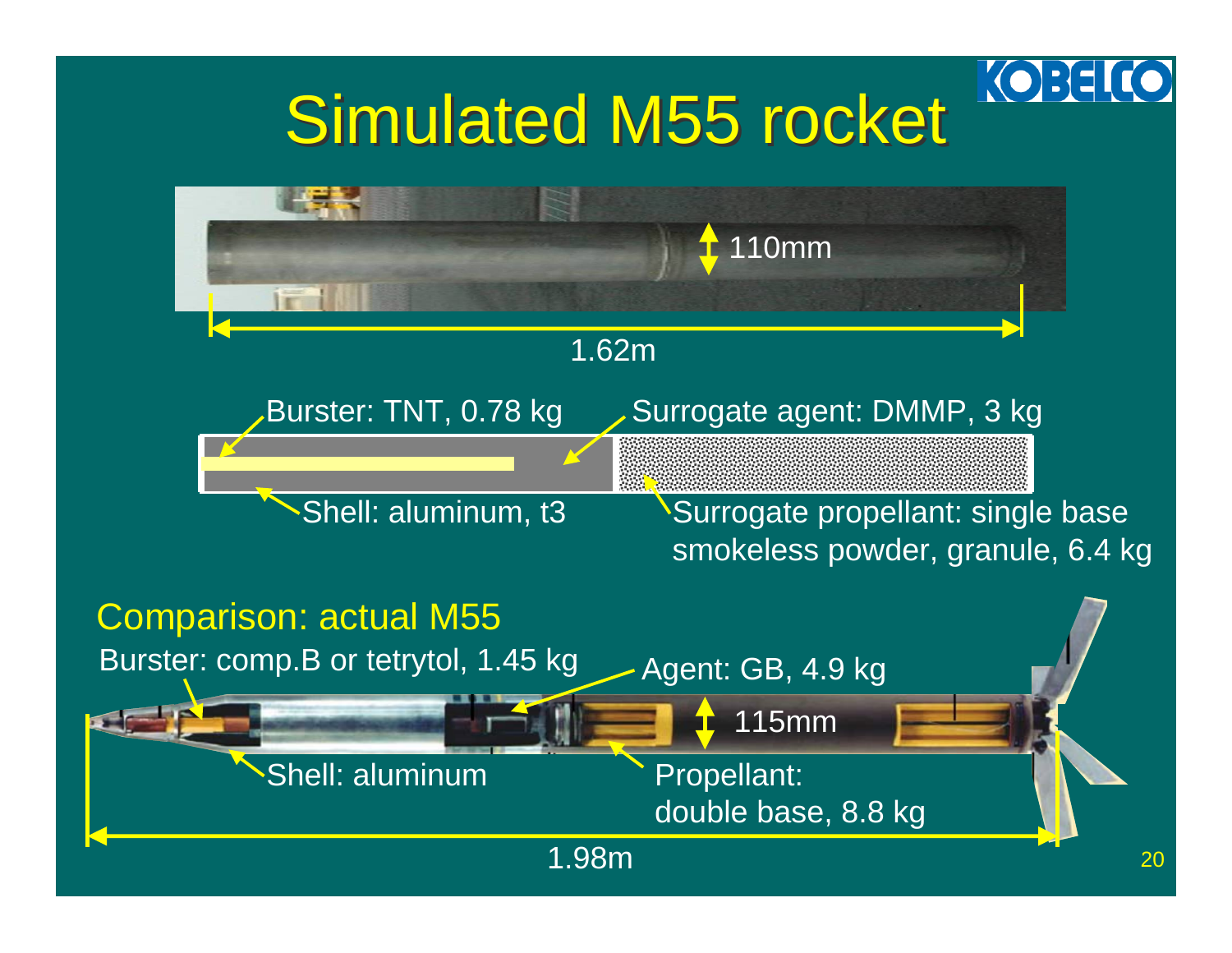

## **Conditions**

|                                                     | <b>Values</b>               | <b>Remarks</b>                                                                                     |
|-----------------------------------------------------|-----------------------------|----------------------------------------------------------------------------------------------------|
| Donor<br>charge                                     | 22.2 kg                     | emulsion explosive + booster                                                                       |
| <b>Net</b><br><b>Explosive</b><br>Quantity<br>(NEQ) | 28 kg-TNTeq.                | donor charge $+$ burster $+$<br>propellant (TNTeq. of<br>propellant was assumed as 1<br>kg-TNTeq.) |
| <b>HE/CA</b><br>ratio                               | 9.3                         | NEQ / (mass of agent)                                                                              |
|                                                     | <b>Simulated M55 rocket</b> | Donor charge                                                                                       |
|                                                     | agent                       | propellant                                                                                         |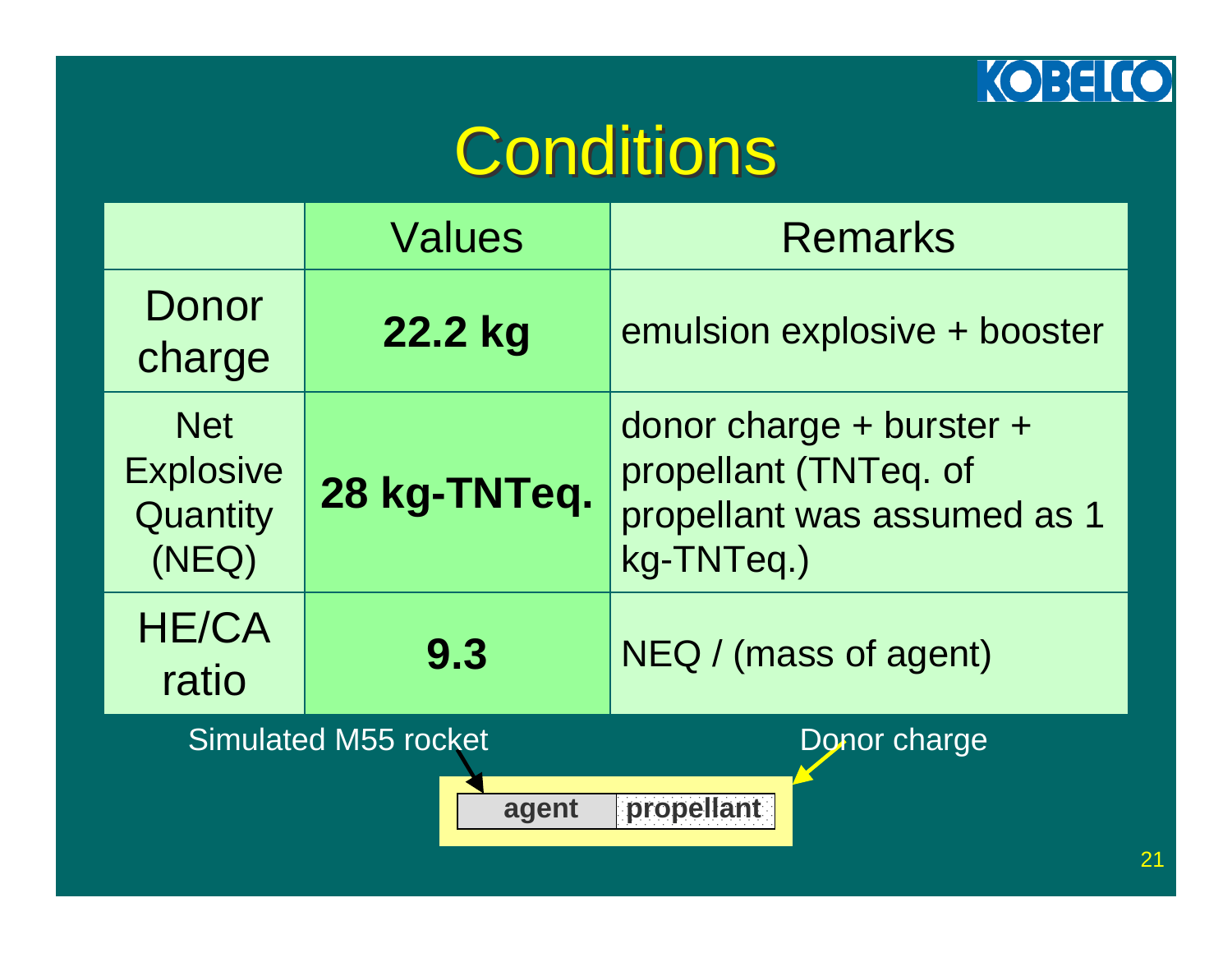#### KOBE

## Sampling

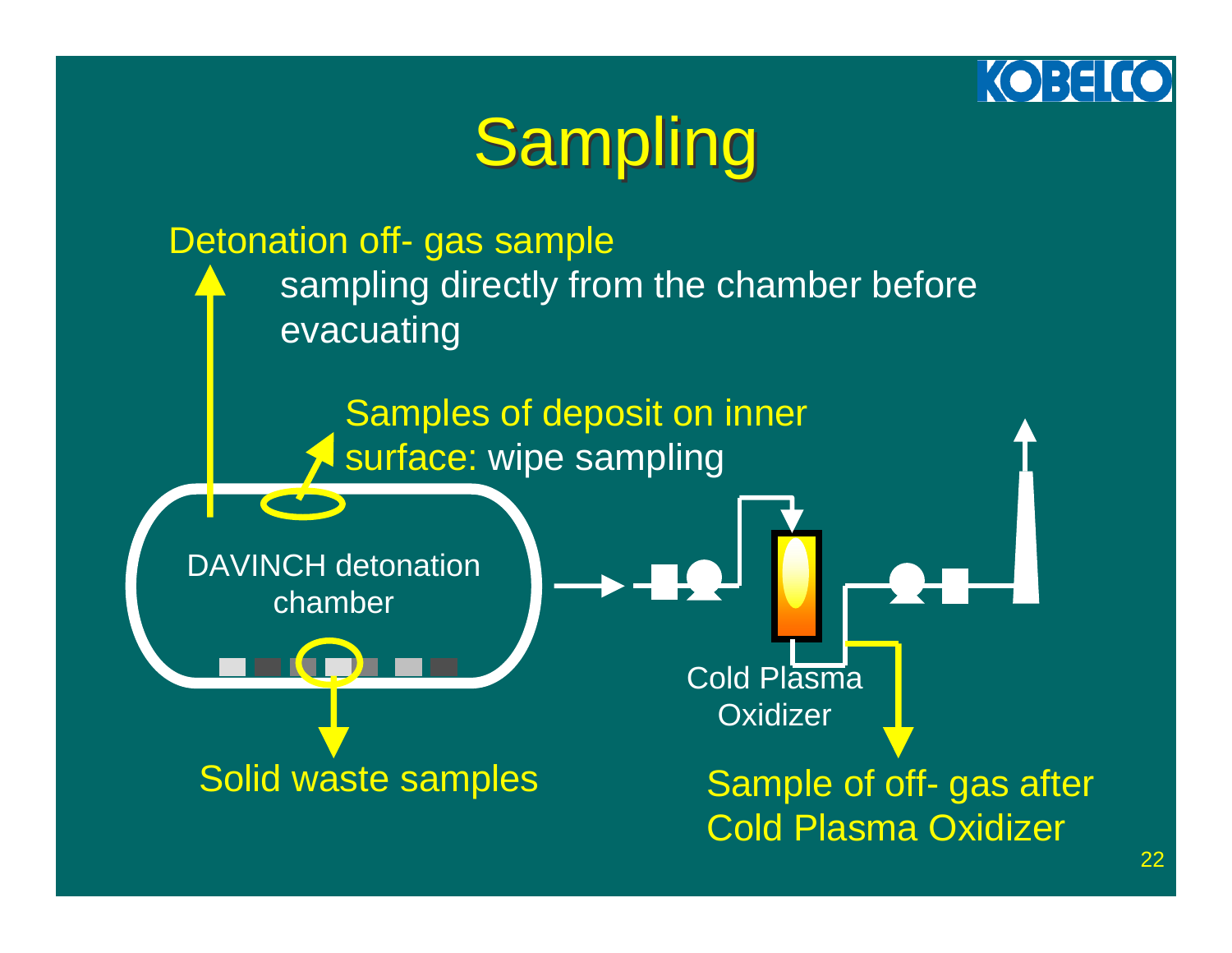

## Analysis

| Compound                         | <b>Method</b>                                                                                                                 |
|----------------------------------|-------------------------------------------------------------------------------------------------------------------------------|
| <b>DMMP</b><br>In gas            | Solid-phase adsorption / GC-MS                                                                                                |
| <b>DMMP</b> in solid<br>waste    | <b>Solvent extraction / GC/MS</b>                                                                                             |
| Other<br>phosphorus<br>compounds | Total gaseous phosphorus : Impinger<br>collection / ICP-AES<br>Other organic phosphorus : Solid-<br>phase adsorption / GC-FPD |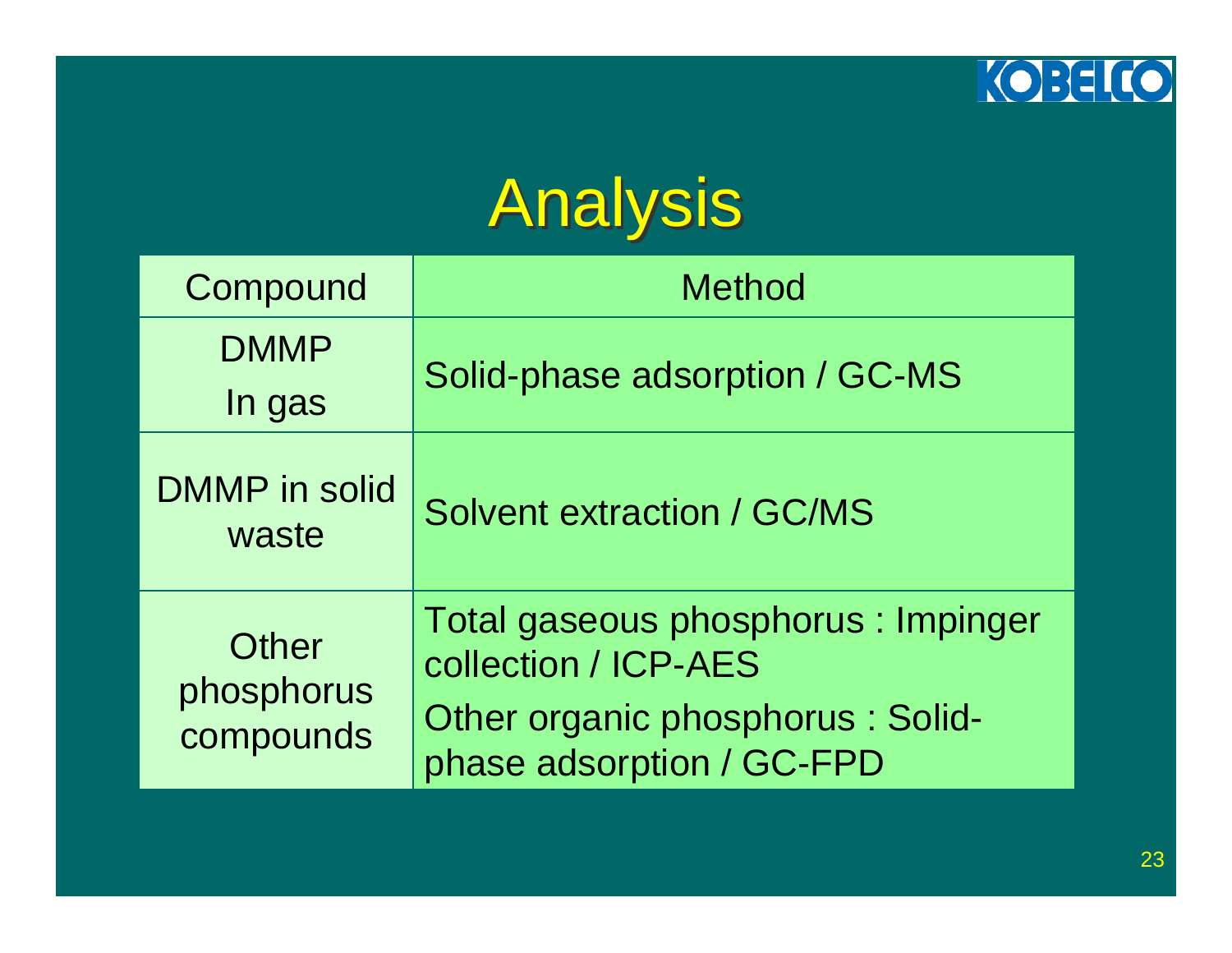

## Detonation

#### Simulated M55 rocket with donor charge was detonated in a DAVINCH DV60 detonation chamber

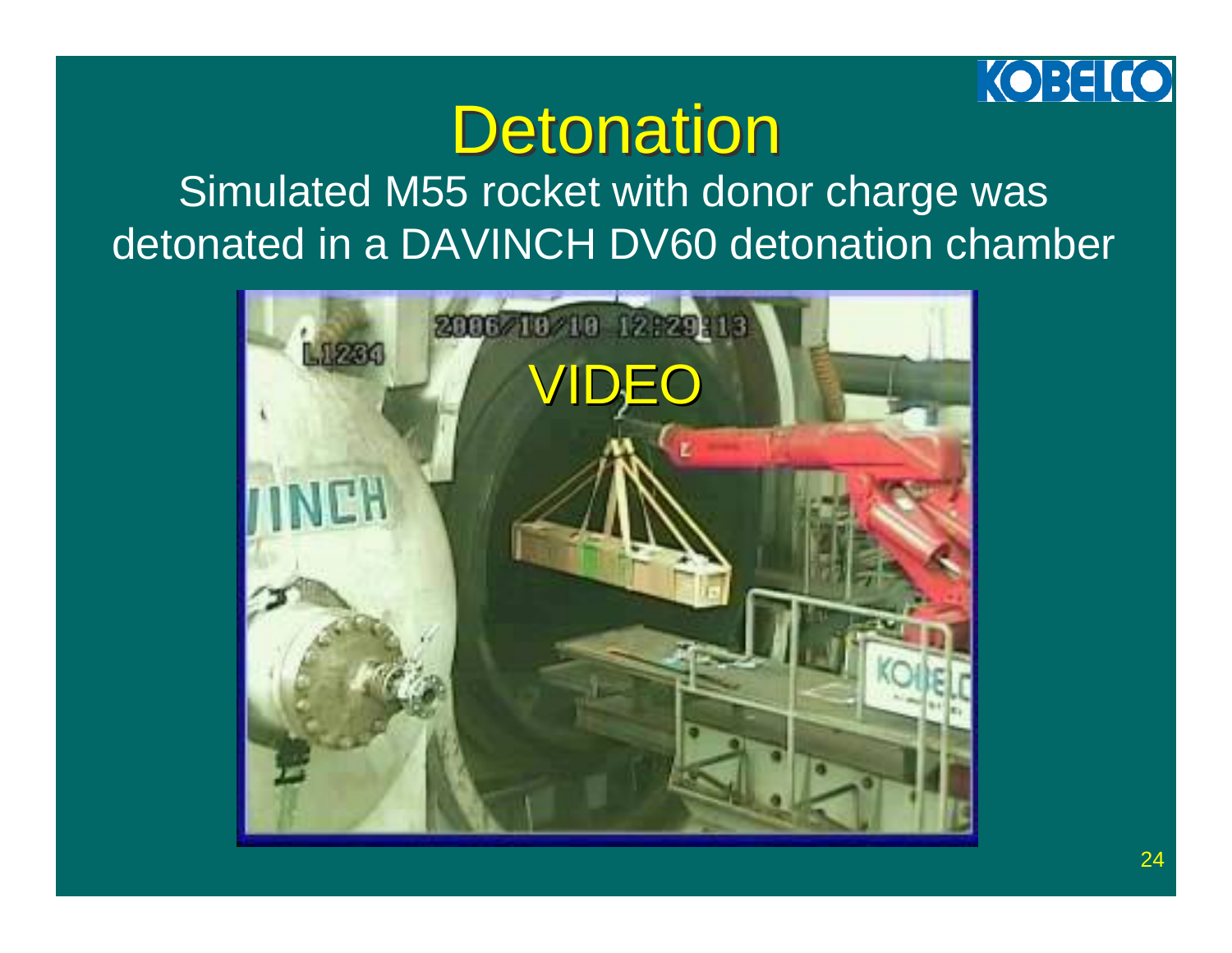## Result (1) Result (1)

### Destruction of the rocket with agent and propellant without dismantling was demonstrated without dismantling was demonstrated



Inside of chamber after detonation

**KOBELCO** 

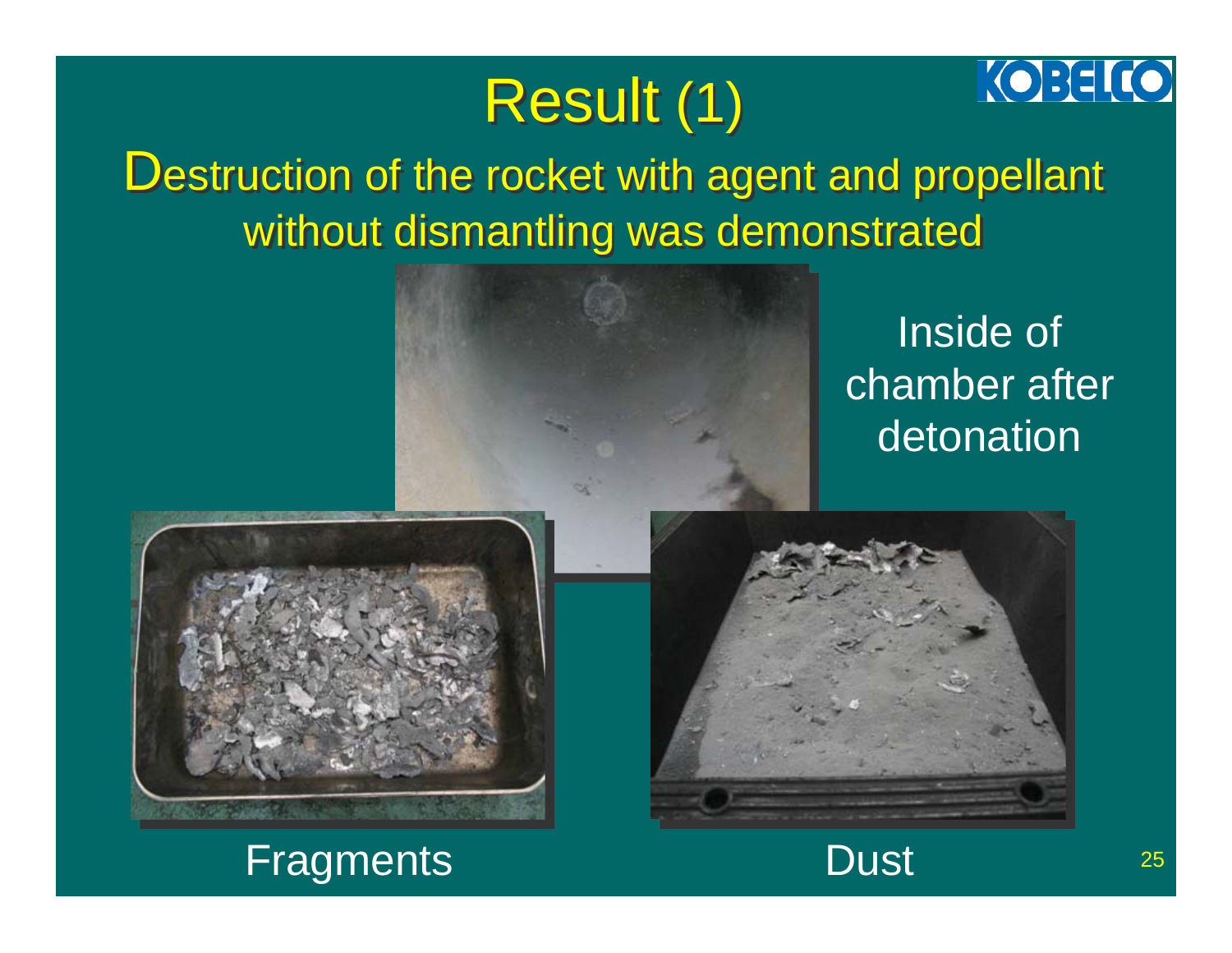#### **KOBELICO**

### Result (2) Result (2) Agent destruction demonstrated Agent destruction demonstrated

with very high destruction rate, STEL level was achieved in Cold Plasma Oxidizer off-gas

| <b>Target</b>                                          | <b>Results</b>              | <b>Remarks</b>                                |
|--------------------------------------------------------|-----------------------------|-----------------------------------------------|
| Agent in<br>chamber off-gas                            | $0.00138$ mg/m <sup>3</sup> | Other organic<br>phosphorus were<br>under DL  |
| <b>Destruction Efficiency</b><br>by DAVINCH            | 99.999998 %                 | (99.99 % including<br>solid wastes)           |
| <b>Agent in Cold Plasma</b><br><b>Oxidizer off-gas</b> | $0.00004$ mg/m <sup>3</sup> | $< 0.0001$ mg/m <sup>3</sup><br>(STEL for GB) |
| DRE of DAVINCH +<br><b>Cold Plasma Oxidizer</b>        | 99.9999998 %                |                                               |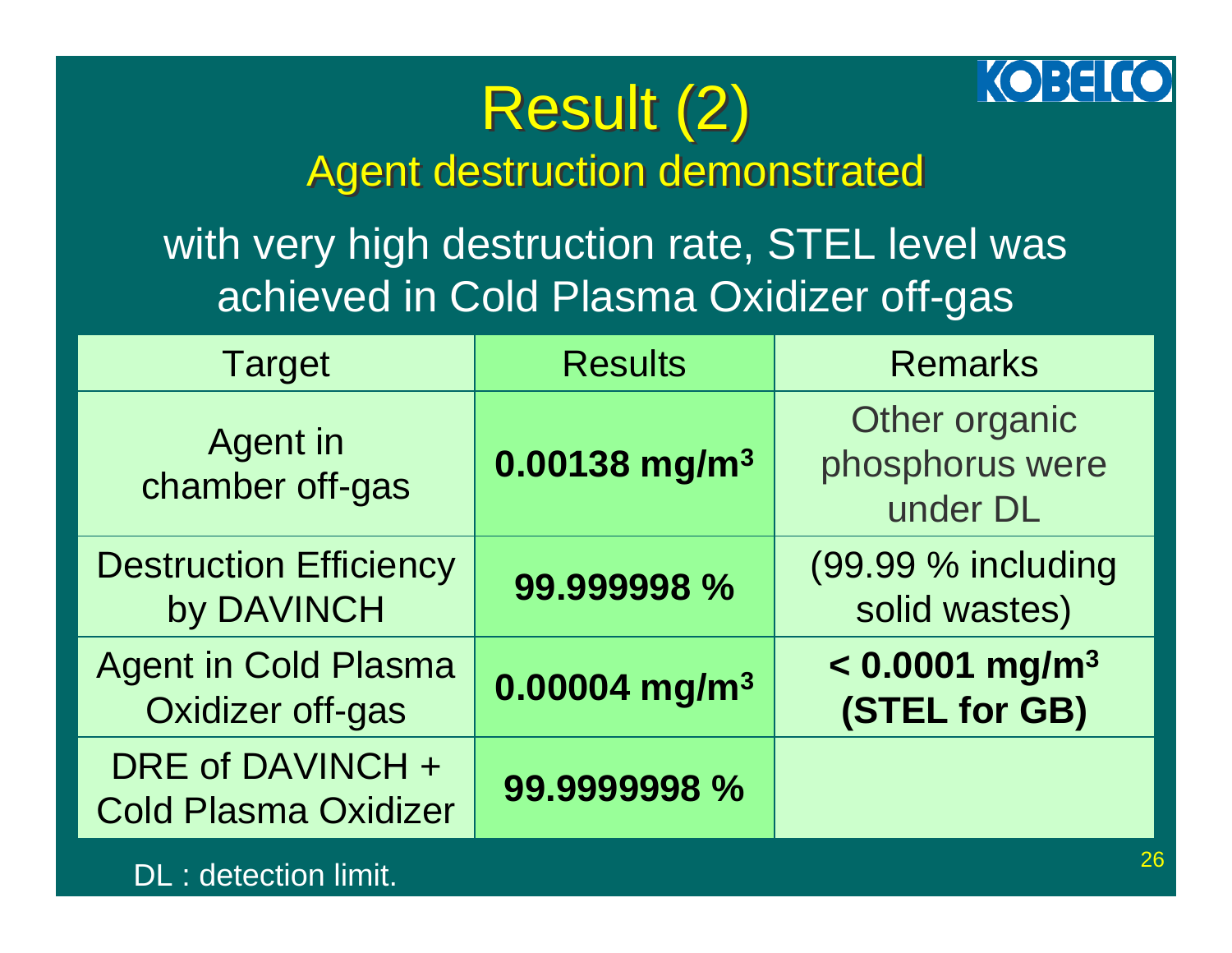#### **KOREL**

# **Summary**

- The capability of DAVINCH to destroy M55<br>nerve agent rocket was demonstrated.
	- $\mathcal{L}_{\mathcal{A}}$ Nerve agent fill and propellant
	- $\mathcal{L}_{\mathcal{A}}$ Without any special pretreatment
	- $\mathcal{L}_{\mathcal{A}}$  , where  $\mathcal{L}_{\mathcal{A}}$  is the set of the set of the set of the set of the set of the set of the set of the set of the set of the set of the set of the set of the set of the set of the set of the set of the High destruction efficiency of agent: 99.999998 %
	- $\mathcal{L}_{\mathcal{A}}$  , where  $\mathcal{L}_{\mathcal{A}}$  is the set of the set of the set of the set of the set of the set of the set of the set of the set of the set of the set of the set of the set of the set of the set of the set of the Agent concentration in the off-gas after Cold Plasma Oxidizer : 0.00004 mg/m3 < STEL
- The versatility of DAVINCH was<br>demonstrated.
	- $\mathcal{L}_{\mathcal{A}}$  , where  $\mathcal{L}_{\mathcal{A}}$  is the set of the set of the set of the set of the set of the set of the set of the set of the set of the set of the set of the set of the set of the set of the set of the set of the Destruction of high risk munitions like M55 by the same unit which is used to destroy OCW with HD+L and DC/DA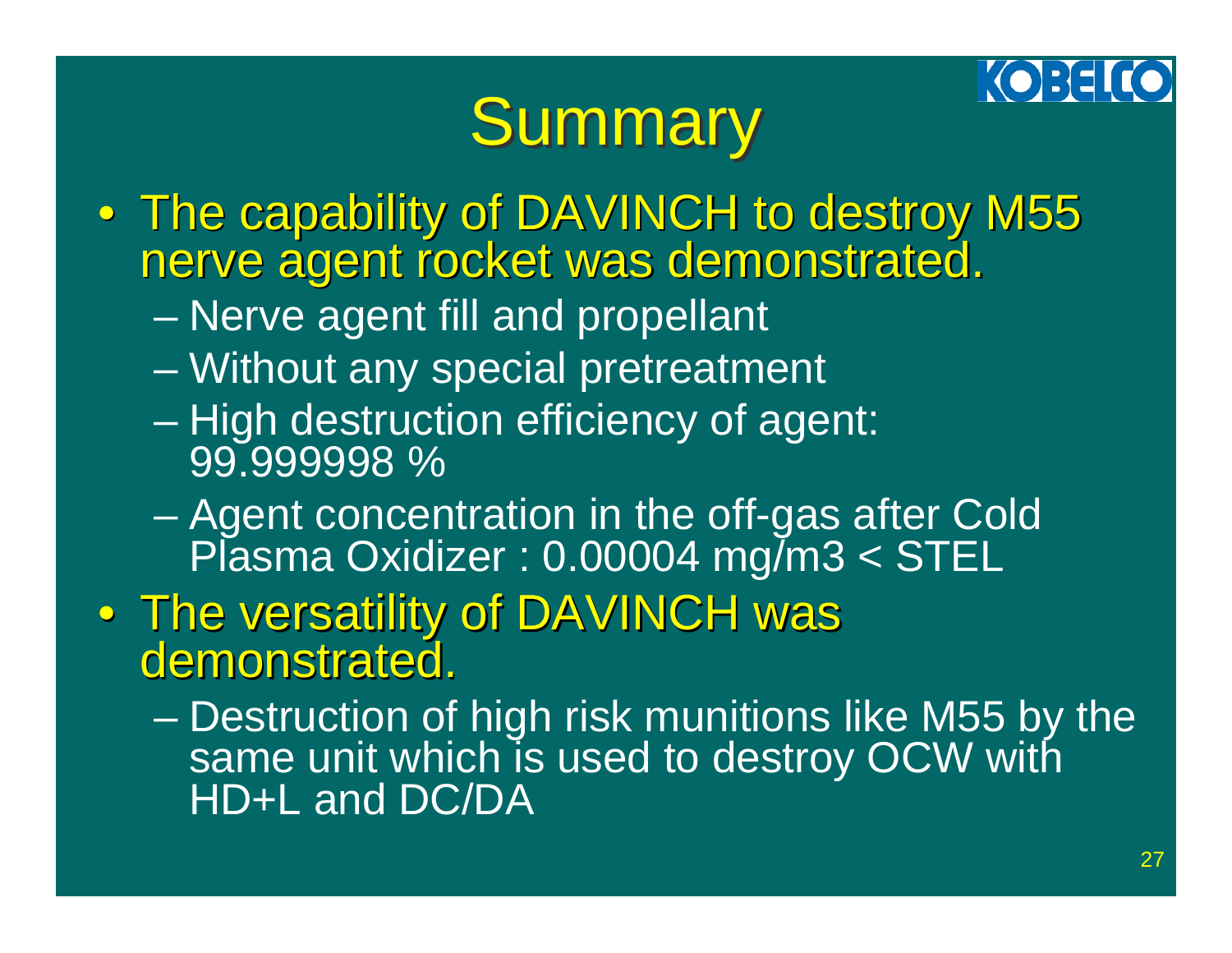

## **Acknowledgements**

• The authors would like to express thanks to Dr. Takehiro Matsunaga and Dr. Ken Okada at National Institute of Advanced Industrial Science and Technology (AIST) for their advice and cooperation, as the preliminary miniature scale tests and small scale tests (by DAVINCH DV10 detonation chamber) were conducted by the collaboration of Kobe Steel, Ltd. and AIST.